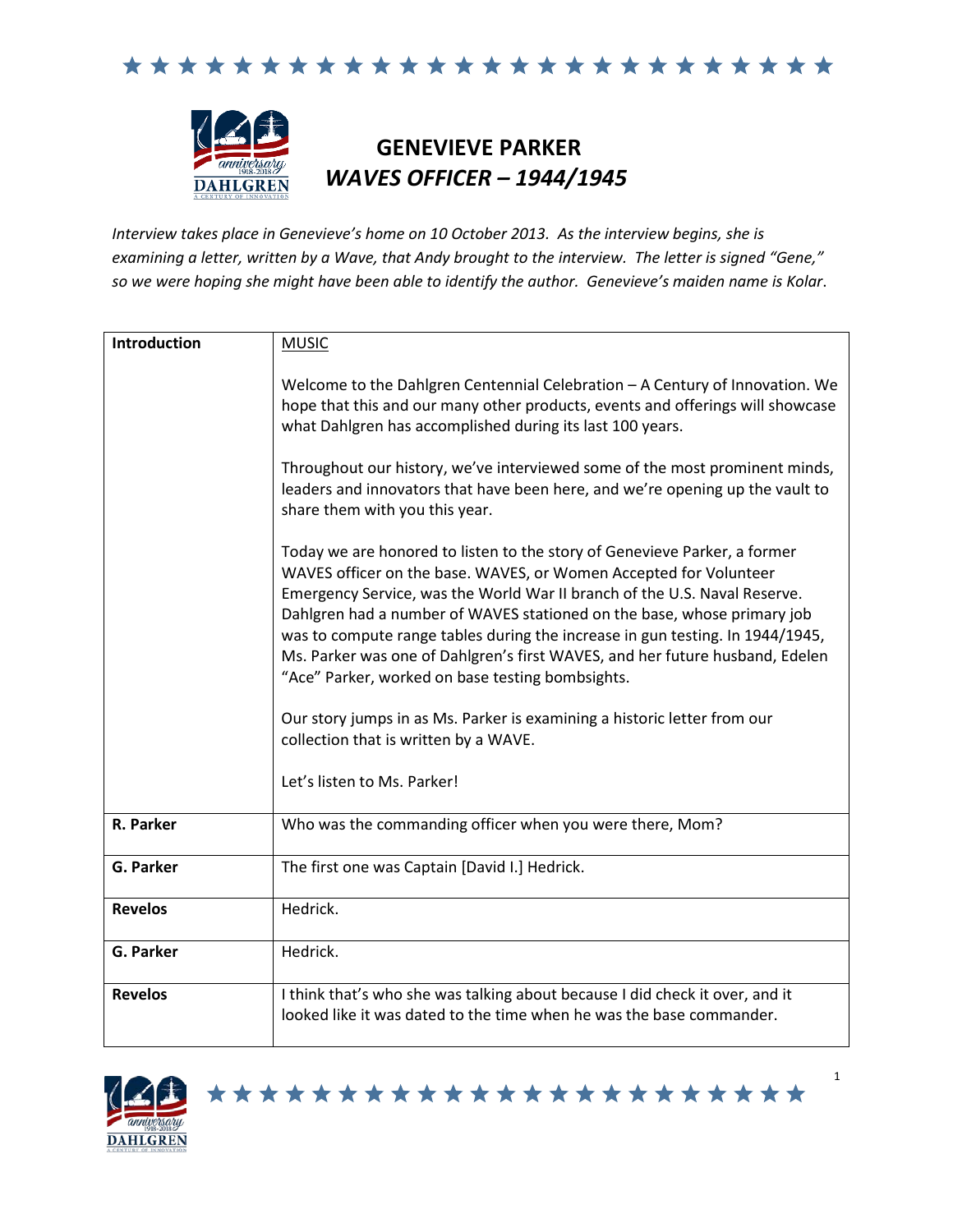| <b>G. Parker</b> | Captain Hedrick. He left, though, and I don't know who the next one was.                                                                                                                                                                                       |
|------------------|----------------------------------------------------------------------------------------------------------------------------------------------------------------------------------------------------------------------------------------------------------------|
| <b>Revelos</b>   | After that it was a rear admiral according to the records. It was Turner Joy who<br>ended up moving up the ranks. I think he became a vice admiral and<br>commanded just about all naval forces in Korea. So, he went on after he left the<br>proving grounds. |
| <b>G. Parker</b> | Did you ever see that 16" gun?                                                                                                                                                                                                                                 |
| <b>Revelos</b>   | Oh, they still have them all there! And they have the-                                                                                                                                                                                                         |
| <b>G. Parker</b> | This was the projectile [holds up her hands approximately 2 feet apart]; this big<br>around. Well, I used to have one, about a 5". Or maybe 6 or 8, I'm not sure.                                                                                              |
| R. Parker        | Nobody's going to take it too far.                                                                                                                                                                                                                             |
| <b>G. Parker</b> | Well, you used to try and lift it as a little boy!                                                                                                                                                                                                             |
| <b>Revelos</b>   | I wouldn't be able to lift a 16"                                                                                                                                                                                                                               |
| R. Parker        | No, no. And the ones that we used to play with that were laying all around the<br>house here, those were I think they were 3".                                                                                                                                 |
| <b>G. Parker</b> | Oh yeah they were                                                                                                                                                                                                                                              |
| R. Parker        | No                                                                                                                                                                                                                                                             |
| <b>G. Parker</b> | I used to have a couple because we thought they were neat.                                                                                                                                                                                                     |
| <b>Revelos</b>   | Yeah, they still have the 18" gun that they tested, I believe, in the '30s just prior<br>to the war, and that was the biggest one ever cast in this country.                                                                                                   |
| G. Parker        | 18?                                                                                                                                                                                                                                                            |
| <b>Revelos</b>   | An 18". The Navy figured out that they didn't really get much extra out of those<br>two inches that was worth putting on a ship.                                                                                                                               |
| G. Parker        | I can see that.                                                                                                                                                                                                                                                |
| <b>Revelos</b>   | It's a huge shell though!                                                                                                                                                                                                                                      |
| G. Parker        | Oh my gosh. Can you imagine? That would wreck a ship in a hurry, wouldn't it?<br>And when they used to test those guns, because it was a proving ground, and<br>they would test those guns. And oh my, the pictures would fall off the wall, and               |



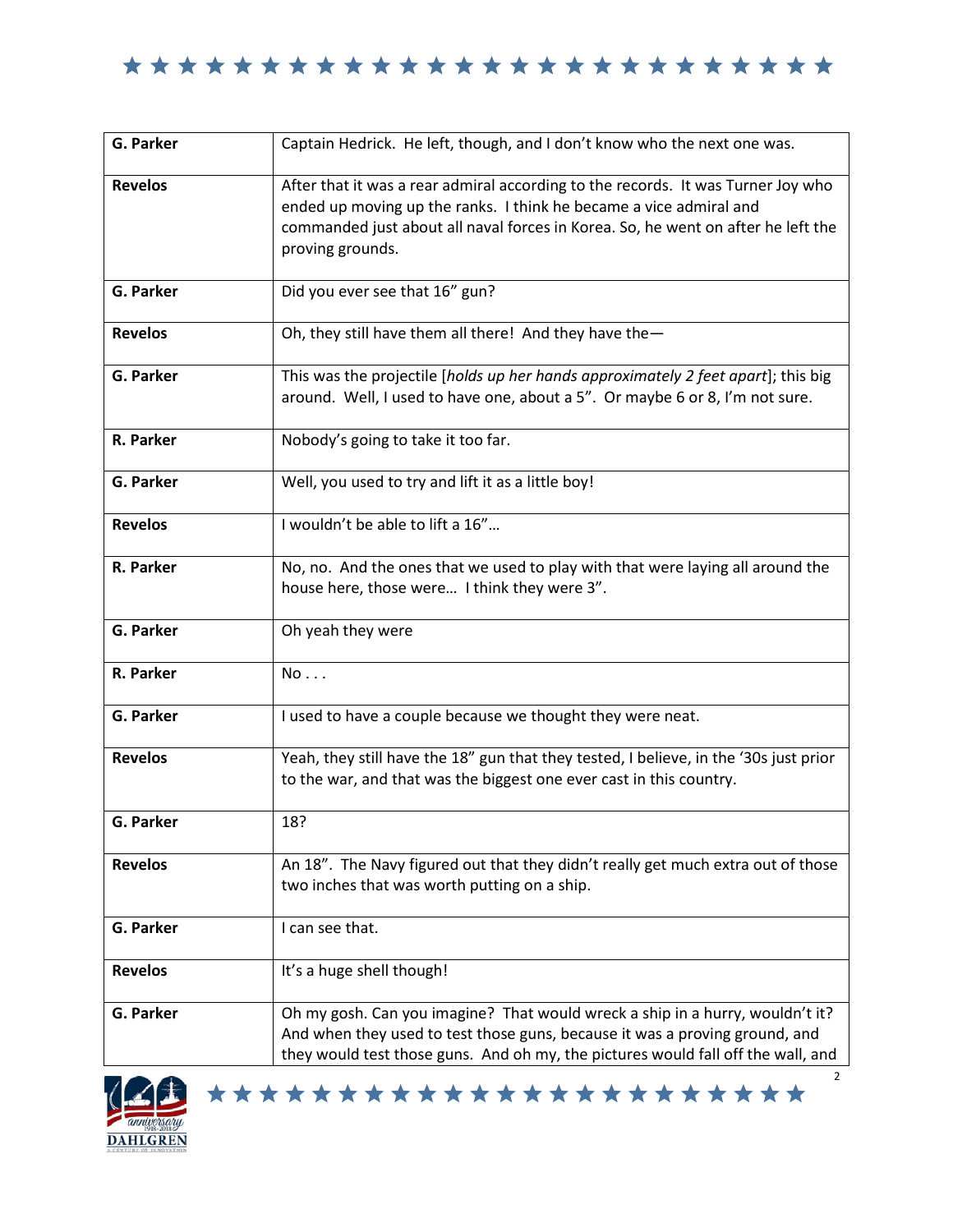|                  | the furniture would all shake and rattle! Oh, it was really It was fun.                                                                                                                                                                                                                                                                                                           |
|------------------|-----------------------------------------------------------------------------------------------------------------------------------------------------------------------------------------------------------------------------------------------------------------------------------------------------------------------------------------------------------------------------------|
| <b>Revelos</b>   | Now, did they blow a whistle before they shot the guns off? Do you remember<br>anything like that?                                                                                                                                                                                                                                                                                |
| <b>G. Parker</b> | No, I don't think so. Not that I know of. Certainly the people in the area<br>must've had to go into some kind of shelter. But yeah, they used to fire those<br>guns.                                                                                                                                                                                                             |
| <b>Revelos</b>   | We still get a lot of noise complaints from Colonial Beach, and we try and tell<br>them, "Geez at least we're not shooting the 16 anymore."                                                                                                                                                                                                                                       |
| <b>G. Parker</b> | See, my husband [Edelen "Ace" Parker] was a What did you call him? Dive<br>bomber? He was testing bombsights anyway. So he said they dropped missiles<br>all over the Potomac River and the Chesapeake Bay! And once they dropped it<br>right in a woman's backyard. Boy, they heard about that!                                                                                  |
| <b>Revelos</b>   | I imagine so! I think there was a newspaper article about that.                                                                                                                                                                                                                                                                                                                   |
| <b>G. Parker</b> | Is that true?                                                                                                                                                                                                                                                                                                                                                                     |
| <b>Revelos</b>   | And it was either here or at Indian Head that the woman had a cow and she<br>claimed that the cow stopped producing milk after that. And so the base<br>commander bought the cow, which apparently never did produce milk ever<br>again!                                                                                                                                          |
| R. Parker        | Never had a calf; that's the reason.                                                                                                                                                                                                                                                                                                                                              |
| G. Parker        | That's right. Never had a calf                                                                                                                                                                                                                                                                                                                                                    |
| R. Parker        | Down in the Northern Neck, particularly down in King Copsico, every now and<br>then they'll find a shell that either skipped on the water and landed up on land<br>or else they just landed on land. They were getting ready down in Montross,<br>there's a sort of a security group that's built a complex down there. And they<br>have some firing ranges and racecar tracks    |
| <b>Revelos</b>   | I've been down there before.                                                                                                                                                                                                                                                                                                                                                      |
| R. Parker        | And that was such a stir about how this is going to create noise pollution, it's<br>going to completely ruin the environment, nobody will ever come there again.<br>And I remember the meeting, and I said, "Well look," I said, "If the people<br>had've complained, like you all are complaining, when they built Dahlgren, this<br>whole place would've never had any economy! |





3

a l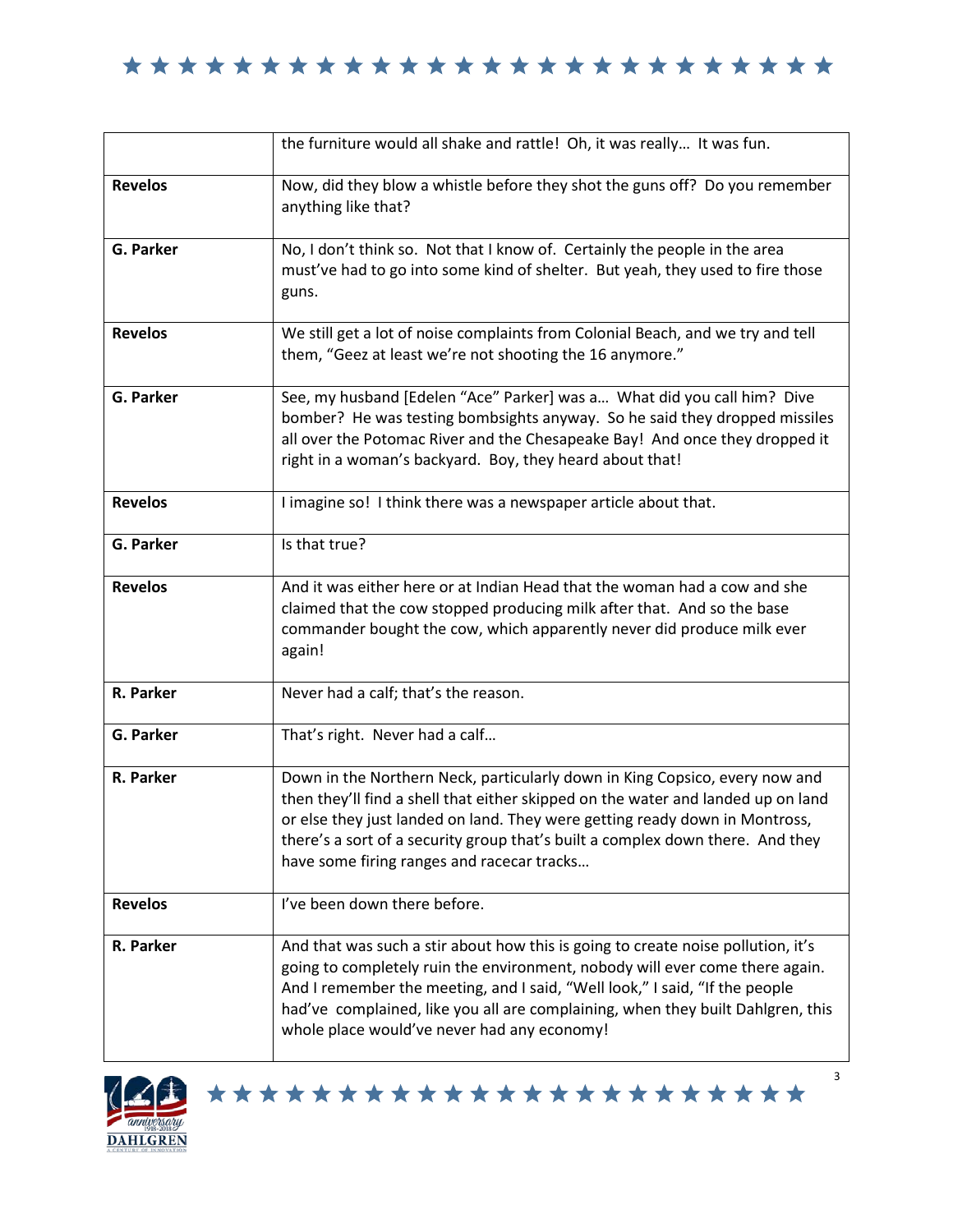| <b>G. Parker</b> | Wouldn't even be there!                                                                                                                                                                                                                                                                                                                                                                                                                                                                                                                                        |
|------------------|----------------------------------------------------------------------------------------------------------------------------------------------------------------------------------------------------------------------------------------------------------------------------------------------------------------------------------------------------------------------------------------------------------------------------------------------------------------------------------------------------------------------------------------------------------------|
| R. Parker        | And when those guns went off-they were worried because people a quarter<br>mile away might hear something, but when those guns in Dahlgren went off,<br>you heard them all the way up the east coast!                                                                                                                                                                                                                                                                                                                                                          |
| <b>Revelos</b>   | All the way to the Chesapeake, yeah.                                                                                                                                                                                                                                                                                                                                                                                                                                                                                                                           |
| R. Parker        | Every now and then you still hear them.                                                                                                                                                                                                                                                                                                                                                                                                                                                                                                                        |
| <b>Revelos</b>   | Oh, if the atmospheric conditions are correct and there's a low cloud ceiling                                                                                                                                                                                                                                                                                                                                                                                                                                                                                  |
| G. Parker        | Do they still fire those guns?                                                                                                                                                                                                                                                                                                                                                                                                                                                                                                                                 |
| R. Parker        | They do. And they shoot over at [Fort] AP Hill once in a while. So yeah, they<br>aren't doing like what they were doing when you were there.                                                                                                                                                                                                                                                                                                                                                                                                                   |
| <b>Revelos</b>   | There's also a bomb range at Indian Head, not for air-dropped bombs or<br>anything like that, but for the EOD technicians to train, so that might be what<br>you're hearing out this way, too.                                                                                                                                                                                                                                                                                                                                                                 |
| R. Parker        | Now and then, there's explosions and things rattle. But not like it was in those<br>days.                                                                                                                                                                                                                                                                                                                                                                                                                                                                      |
| <b>Revelos</b>   | No, not like in those days.                                                                                                                                                                                                                                                                                                                                                                                                                                                                                                                                    |
| G. Parker        | No, man, they'd shake you right out of your seat.                                                                                                                                                                                                                                                                                                                                                                                                                                                                                                              |
| <b>Revelos</b>   | Well, I guess the first thing I wanted to know was just tell me a little bit about<br>how it was you decided to become a Wave Officer?                                                                                                                                                                                                                                                                                                                                                                                                                         |
| <b>G. Parker</b> | Oh, that. I'm from the Midwest-Wisconsin. Well, let me tell you. The war had<br>just begun, and they were taking all the men. I mean, you didn't have to<br>volunteer in those days; they just took you. And I was teaching school, and they<br>took all the men right out of high school. And I said-and I had a boyfriend-<br>and I said, "Shoot. This is no fun. I'm going where the guys are!" So actually,<br>there was another teacher and myself. We made the decision. So we went to<br>Milwaukee and found the Navy Recruitment Office and signed up. |
| <b>Revelos</b>   | And that was that!                                                                                                                                                                                                                                                                                                                                                                                                                                                                                                                                             |
| G. Parker        | That was that! And then we went to Officers' Training in, I think, Boston. I think<br>it was Boston or up in Massachusetts-well, Smith College, if you've ever heard<br>of that girls' fancy college up there. They opened up their college to the Navy to                                                                                                                                                                                                                                                                                                     |

\*\*\*\*\*\*\*\*\*\*\*\*\*\*\*\*\*\*\*\*\*\*\*

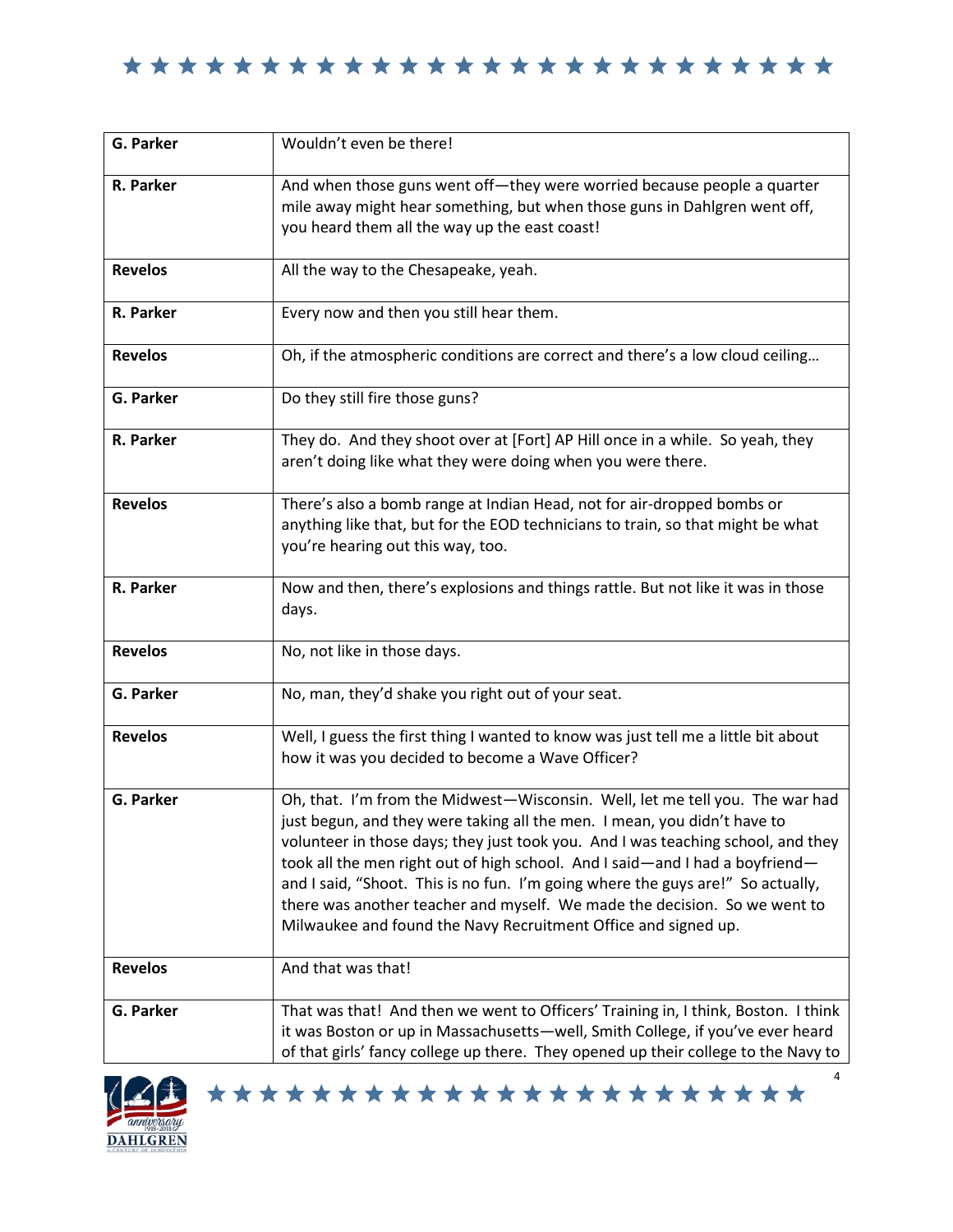|                  | train the women officers. So we went up there for, I think it was three months<br>to learn how to be a naval officer. And then we were stationed, and I was<br>stationed—we all got our orders, so to speak, and all these girls are standing<br>around looking at-"Oh, I'm going to New York." "Oh, I'm going to<br>Philadelphia." And I looked at mine, and I said, "Did anybody ever hear of<br>Dahlgren?" Nobody had, and nobody else got orders to Dahlgren. It was just<br>me.<br>And I had to get [there] from Boston, so I took a train, I guess, and down<br>to Baltimore, and then I asked, "How do I go to Dahlgren? Does anybody know<br>where that is?" So then I had to take just a little old bus into Dahlgren. And this<br>is another funny thing. So when we got close, I went up to the driver-because<br>I didn't know anybody, I didn't know where I was going—and I said, "Is there a<br>hotel in this area?" And everybody—because they were looking at this Wave<br>Officer-everybody, the whole bus broke out laughing. Because, in those days,<br>Dahlgren was nothing, you know? And everybody laughed, and she said, "I<br>don't think so."<br>And anyway, there were two Wave Officers before me that were there,<br>and so they knew I was coming, so they came out to meet me. So, I was saved.<br>[Laughs] Those were the days! |
|------------------|-----------------------------------------------------------------------------------------------------------------------------------------------------------------------------------------------------------------------------------------------------------------------------------------------------------------------------------------------------------------------------------------------------------------------------------------------------------------------------------------------------------------------------------------------------------------------------------------------------------------------------------------------------------------------------------------------------------------------------------------------------------------------------------------------------------------------------------------------------------------------------------------------------------------------------------------------------------------------------------------------------------------------------------------------------------------------------------------------------------------------------------------------------------------------------------------------------------------------------------------------------------------------------------------------------------------------------------------------------------------|
| <b>Revelos</b>   | So, what was it like to check in aboard the base? Because, as you said, there<br>was not much going on there, but the work had to have been quite feverish. It<br>sounded like they worked very long shifts six, seven days a week.                                                                                                                                                                                                                                                                                                                                                                                                                                                                                                                                                                                                                                                                                                                                                                                                                                                                                                                                                                                                                                                                                                                             |
| <b>G. Parker</b> | Oh it was a pretty lively going thing at Dahlgren because they were testing all<br>these big guns, as I told you. And they were all the way from the 3", 5",<br>whatever, up to the 16" guns, so We had a good time because we were only<br>three Wave Officers, and so we got invited to-even the captains and the<br>admirals invited us to-we were sort of a phenomenon I guess, so we were<br>invited to all the parties, all the admiral's, captain's parties, so we were kind of<br>I said, "Boy, I never felt this special before!" [Laughs] But it was fine. It was<br>good.                                                                                                                                                                                                                                                                                                                                                                                                                                                                                                                                                                                                                                                                                                                                                                            |
| <b>Revelos</b>   | And how many enlisted WAVES were there? The enlisted WAVES at Dahlgren?<br>Was there a barracks of enlisted WAVES?                                                                                                                                                                                                                                                                                                                                                                                                                                                                                                                                                                                                                                                                                                                                                                                                                                                                                                                                                                                                                                                                                                                                                                                                                                              |
| <b>G. Parker</b> | Oh yes, they lived right with the enlisted sailors, actually. They had a separate<br>hallway or something, but they lived right in the same barracks as the enlisted<br>men. So we kind of had to watch out for them, and one of us had the "duty," so<br>to speak. Every night we had to go over and sleep with the enlisted WAVES so<br>they didn't get into any trouble.                                                                                                                                                                                                                                                                                                                                                                                                                                                                                                                                                                                                                                                                                                                                                                                                                                                                                                                                                                                     |
| <b>Revelos</b>   | And from the letter there, the author of that letter says that they did get in<br>trouble quite occasionally!                                                                                                                                                                                                                                                                                                                                                                                                                                                                                                                                                                                                                                                                                                                                                                                                                                                                                                                                                                                                                                                                                                                                                                                                                                                   |

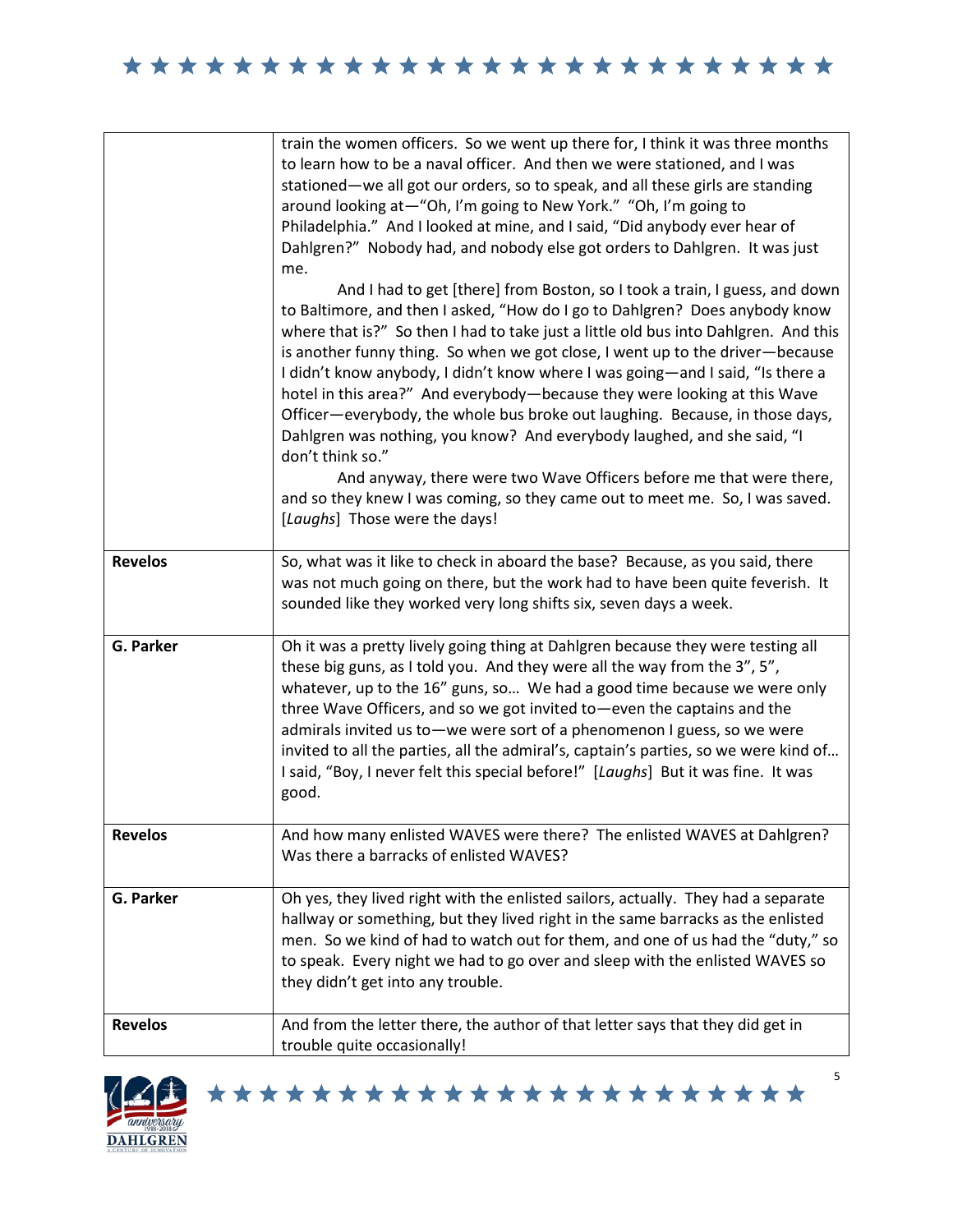| G. Parker        | I'm sure they did because there were sailors there!                                                                                                                                                                                                                                                                                                                                                                                                                                                                                                                                                                                                                                                                                                                                                                               |
|------------------|-----------------------------------------------------------------------------------------------------------------------------------------------------------------------------------------------------------------------------------------------------------------------------------------------------------------------------------------------------------------------------------------------------------------------------------------------------------------------------------------------------------------------------------------------------------------------------------------------------------------------------------------------------------------------------------------------------------------------------------------------------------------------------------------------------------------------------------|
| <b>Revelos</b>   | What were some of your job responsibilities?                                                                                                                                                                                                                                                                                                                                                                                                                                                                                                                                                                                                                                                                                                                                                                                      |
| <b>G. Parker</b> | Well I was sent there to make range tables. You know in those days they didn't<br>have-well, they had a formula, and you had to put in the speed of the bullet,<br>the weather played a part, the wind, the temperature And it was a formula<br>that incorporated all these things. And you had-see this was the range table<br>[saying], "When you shoot the gun, where does it go? Does it go straight up?<br>What angle?" And you had to put all that in this formula to find out whether<br>you were going to hit your target or not, so that was the formula, so that's what<br>we did. We made range tables, and you probably had to do it for every angle,<br>had to refigure these tables. And they were huge! And they didn't have any-<br>no calculators. No calculators. You had to do it all with a paper and pencil. |
| <b>Revelos</b>   | Were the range tables like a big long brass table?                                                                                                                                                                                                                                                                                                                                                                                                                                                                                                                                                                                                                                                                                                                                                                                |
| G. Parker        | Oh no, no. They were tables. Like x plus y equals that kind of a table.                                                                                                                                                                                                                                                                                                                                                                                                                                                                                                                                                                                                                                                                                                                                                           |
| R. Parker        | Like a chart.                                                                                                                                                                                                                                                                                                                                                                                                                                                                                                                                                                                                                                                                                                                                                                                                                     |
| G. Parker        | Yeah. They were that kind of table.                                                                                                                                                                                                                                                                                                                                                                                                                                                                                                                                                                                                                                                                                                                                                                                               |
| <b>Revelos</b>   | The reason I ask is there's-they call it the range table, but it's a big brass It<br>used to be used as a table that they charted shots down the range, and I didn't<br>know if that's what you were referencing. And now they have it set up as kind<br>of a display with a bunch of old shells, including the 18".                                                                                                                                                                                                                                                                                                                                                                                                                                                                                                              |
| G. Parker        | Really? I don't know about that at all.                                                                                                                                                                                                                                                                                                                                                                                                                                                                                                                                                                                                                                                                                                                                                                                           |
| <b>Revelos</b>   | So, tell me a little bit about the isolation of Dahlgren. Did you get liberty? Were<br>you able to go out on the town and have a little fun?                                                                                                                                                                                                                                                                                                                                                                                                                                                                                                                                                                                                                                                                                      |
| G. Parker        | There wasn't any town. Fredericksburg was the closest town. And so that's<br>where-I didn't much because I met my husband, so I usually was out with him.<br>But yeah, they did. The enlisted girls and the officers-they went to<br>Fredericksburg. That was where they went on Saturday or whenever they got<br>freedom. They went to Fredericksburg.                                                                                                                                                                                                                                                                                                                                                                                                                                                                           |
| <b>Revelos</b>   | And how long were you in Dahlgren?                                                                                                                                                                                                                                                                                                                                                                                                                                                                                                                                                                                                                                                                                                                                                                                                |
| G. Parker        | Just a year.                                                                                                                                                                                                                                                                                                                                                                                                                                                                                                                                                                                                                                                                                                                                                                                                                      |



\*\*\*\*\*\*\*\*\*\*\*\*\*\*\*\*\*\*\*\*\*\*\*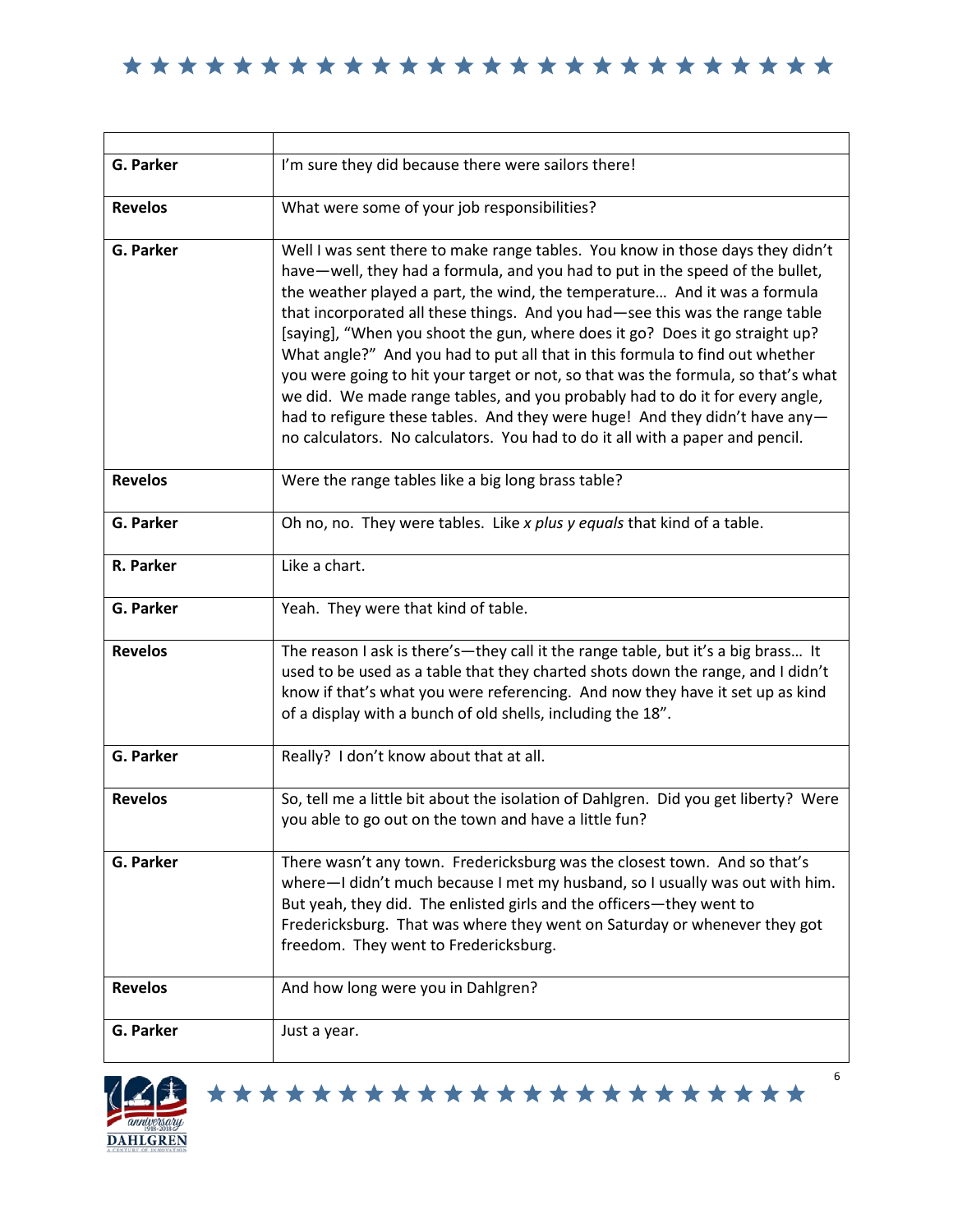| <b>Revelos</b>   | Just a year. And it would've been the late part of 1944? Early part of 1945?                                                                                                                                                                                                                                                                                                                                                                                                                                                                                                |
|------------------|-----------------------------------------------------------------------------------------------------------------------------------------------------------------------------------------------------------------------------------------------------------------------------------------------------------------------------------------------------------------------------------------------------------------------------------------------------------------------------------------------------------------------------------------------------------------------------|
| G. Parker        | Yeah.                                                                                                                                                                                                                                                                                                                                                                                                                                                                                                                                                                       |
| <b>Revelos</b>   | So, tell me a little bit about meeting your husband at Dahlgren.                                                                                                                                                                                                                                                                                                                                                                                                                                                                                                            |
| G. Parker        | Well we were lucky because the Wave officer-we had a special house. We<br>didn't live in the BOQ with them, but we had a special house. But we ate our<br>meals with the men, with the bachelors' quarters. So we saw them three times<br>a day, or twice anyway. And that's where I met him. And the Wave officers,<br>being women, every once in a while they'd have a little party or before dinner<br>they'd serve drinks or something like that. And my husband came over a couple<br>of times, so then we'd walk over to dinner together, and that's where I met him. |
| <b>Revelos</b>   | He ended up advancing in the ranks and moving on from Dahlgren?                                                                                                                                                                                                                                                                                                                                                                                                                                                                                                             |
| G. Parker        | Oh yeah! The first time I met him, he was a lieutenant and then I think within a<br>couple of months he went to lieutenant commander, and then commander, and<br>by the time we were married, I think he was commander. But then the war<br>came along, and then he was promoted captain right away.                                                                                                                                                                                                                                                                        |
| G. Parker        | 1945. World War II.                                                                                                                                                                                                                                                                                                                                                                                                                                                                                                                                                         |
| <b>Revelos</b>   | Now was that the Korean War?                                                                                                                                                                                                                                                                                                                                                                                                                                                                                                                                                |
| R. Parker        | He wasn't a captain in 1945.                                                                                                                                                                                                                                                                                                                                                                                                                                                                                                                                                |
| G. Parker        | What was he?                                                                                                                                                                                                                                                                                                                                                                                                                                                                                                                                                                |
| R. Parker        | He was a commander.                                                                                                                                                                                                                                                                                                                                                                                                                                                                                                                                                         |
| <b>G. Parker</b> | Commander?                                                                                                                                                                                                                                                                                                                                                                                                                                                                                                                                                                  |
| <b>Revelos</b>   | He was a commander in 1945?                                                                                                                                                                                                                                                                                                                                                                                                                                                                                                                                                 |
| R. Parker        | Yeah, I can remember when he was a commander.                                                                                                                                                                                                                                                                                                                                                                                                                                                                                                                               |
| <b>G. Parker</b> | No, you can't because I don't think we'd gone together three months when he<br>was promoted to lieutenant commander because I remember the party!                                                                                                                                                                                                                                                                                                                                                                                                                           |
| R. Parker        | Right, but we're talking about captain.                                                                                                                                                                                                                                                                                                                                                                                                                                                                                                                                     |
| G. Parker        | Oh, Captain! Oh, no                                                                                                                                                                                                                                                                                                                                                                                                                                                                                                                                                         |
|                  | 7                                                                                                                                                                                                                                                                                                                                                                                                                                                                                                                                                                           |

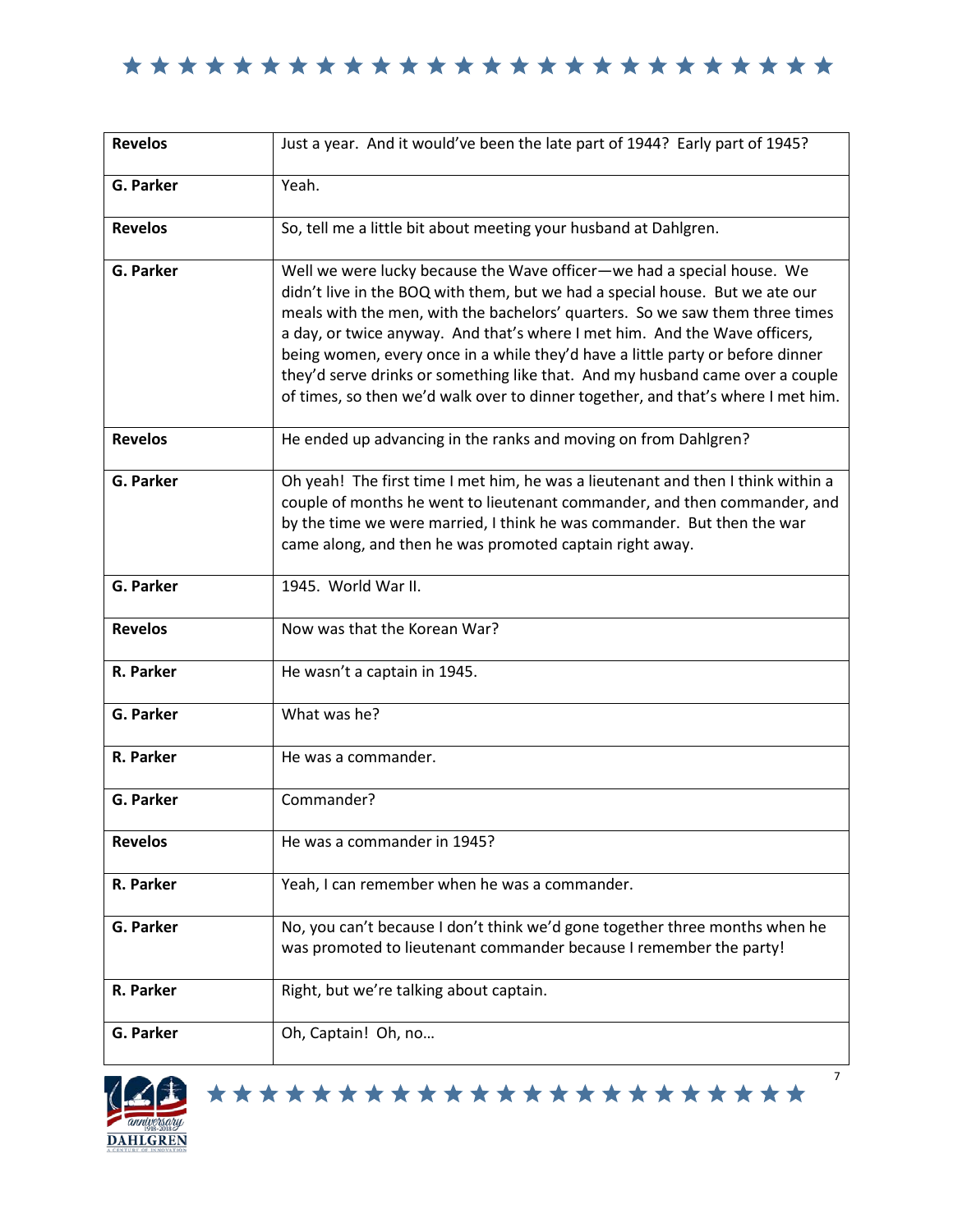| R. Parker        | He was $57-$                                                                                                                                            |
|------------------|---------------------------------------------------------------------------------------------------------------------------------------------------------|
| <b>G. Parker</b> | --About the time you were born?                                                                                                                         |
| R. Parker        | No, about the time when I was about ten or twelve.                                                                                                      |
| <b>G. Parker</b> | Oh, then he was promoted-                                                                                                                               |
| R. Parker        | Remember, he stayed a commander thirteen years.                                                                                                         |
| G. Parker        | You're right. You're right.                                                                                                                             |
| R. Parker        | He was commander for a long time.                                                                                                                       |
| <b>G. Parker</b> | That was the longest period, yeah thirteen years, and then he made captain.                                                                             |
| R. Parker        | And he was in the Navy about twenty years when he made captain, maybe a<br>little-maybe eighteen.                                                       |
| <b>G. Parker</b> | During the war, they promoted people fast. So he went from a lieutenant to a<br>commander in just maybe a year, and                                     |
| R. Parker        | Then the war was over. He was a commander when the war was over.                                                                                        |
| G. Parker        | Yeah, that's right.                                                                                                                                     |
| <b>Revelos</b>   | And then he ended up staying in until he did twenty or thirty years?                                                                                    |
| R. Parker        | Thirty-five.                                                                                                                                            |
| <b>Revelos</b>   | Thirty-five years! Wow, that's quite a career.                                                                                                          |
| R. Parker        | He retired in '72. I think he enlisted, or he got started, in '37.                                                                                      |
| G. Parker        | '37. Went right out of college.                                                                                                                         |
| R. Parker        | Got his wings in '37 or '38, and then he retired in 1972.                                                                                               |
| <b>Revelos</b>   | And he was active in some of the testing of bombsights?                                                                                                 |
| <b>G. Parker</b> | Oh yes. Oh, he was on active duty that whole time.                                                                                                      |
| R. Parker        | : His I don't know how much you want to know about his career, but when<br>he was there, he was a test pilot, and they were doing a lot of things. They |
|                  | 8                                                                                                                                                       |

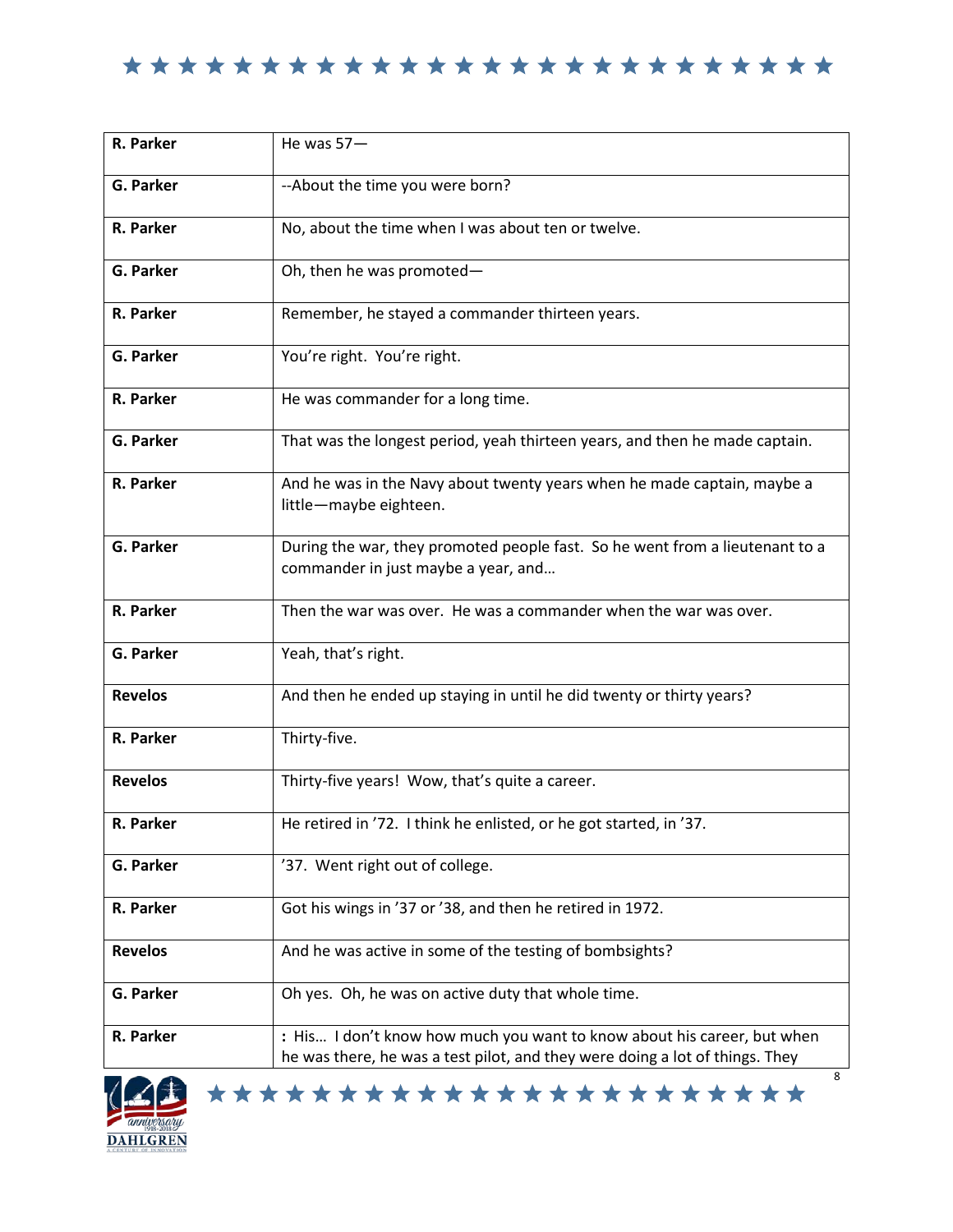|                             | assisted in those range tables. They used to actually fly the airplanes and watch<br>the bullets. They could actually see them going through the air. He used to tell<br>me about that where they would fly, and they could see where the bullet was.<br>They could see the shadow on the water of the bullet, and that would enable<br>them to help locate it going through the air. Of course they couldn't catch it,<br>but they could see it! Because they're big. They're like a big bird flying. And<br>then of course they were testing the Norden bombsight to put it into the Navy's<br>use. Of course the Air Force and Army were testing it. Everybody was looking<br>at it, how it had applications in the Navy. And I think that's primarily what he<br>did at Dahlgren was work on the development of the Norden bombsight- |
|-----------------------------|-------------------------------------------------------------------------------------------------------------------------------------------------------------------------------------------------------------------------------------------------------------------------------------------------------------------------------------------------------------------------------------------------------------------------------------------------------------------------------------------------------------------------------------------------------------------------------------------------------------------------------------------------------------------------------------------------------------------------------------------------------------------------------------------------------------------------------------------|
| <b>G. Parker</b>            | Well he actually did the testing. He flew the airplane, actually tested these<br>bombs, dropped the bombs.                                                                                                                                                                                                                                                                                                                                                                                                                                                                                                                                                                                                                                                                                                                                |
| <b>Revelos</b>              | It was a huge part of the war effort at that time at Dahlgren. In fact, we had a<br>prototype bombsight-Norden bombsight that was actually discovered in a<br>closet a little while ago in one of the offices. It was really something. It was<br>neat!                                                                                                                                                                                                                                                                                                                                                                                                                                                                                                                                                                                   |
| R. Parker                   | He was probably the senior ranking aviator in that test group, if I'm correct.                                                                                                                                                                                                                                                                                                                                                                                                                                                                                                                                                                                                                                                                                                                                                            |
| G. Parker                   | I would say he probably was.                                                                                                                                                                                                                                                                                                                                                                                                                                                                                                                                                                                                                                                                                                                                                                                                              |
| <b>Revelos</b>              | He probably was.                                                                                                                                                                                                                                                                                                                                                                                                                                                                                                                                                                                                                                                                                                                                                                                                                          |
| R. Parker                   | I don't know how many officers were flying out of Dahlgren at that time.                                                                                                                                                                                                                                                                                                                                                                                                                                                                                                                                                                                                                                                                                                                                                                  |
| <b>G. Parker</b>            | Oh, not many at all because it was not an air station at all. They just had this<br>one division where they were testing the bombsights.                                                                                                                                                                                                                                                                                                                                                                                                                                                                                                                                                                                                                                                                                                  |
| R. Parker                   | And he had been an Aeronautical Engineer major, so I think they were looking<br>for engineers to do their test work. I don't think Patuxent River even existed<br>then, if it did it was not the test facility it is now.                                                                                                                                                                                                                                                                                                                                                                                                                                                                                                                                                                                                                 |
| <b>Revelos</b><br>R. Parker | : Yeah, the testing, the aviation stuff at Dahlgren started in the '20s. And<br>believe it or not the first pilotless radio-controlled flight took place in 1924 in<br>Dahlgren, so think of all the decades it took for that technology to be refined.<br>And as a matter of fact—they did send a pilot along in another plane to fly<br>alongside because they were concerned that they were going to lose control of<br>it and it would crash somewhere. And so the pilot that accompanied the drone<br>filled his cockpit up with bricks in case they had to start chucking them and take<br>it down.<br>I never heard that before! That's a good piece of trivia!                                                                                                                                                                    |

\*\*\*\*\*\*\*\*\*\*\*\*\*\*\*\*\*\*\*\*\*\*\*

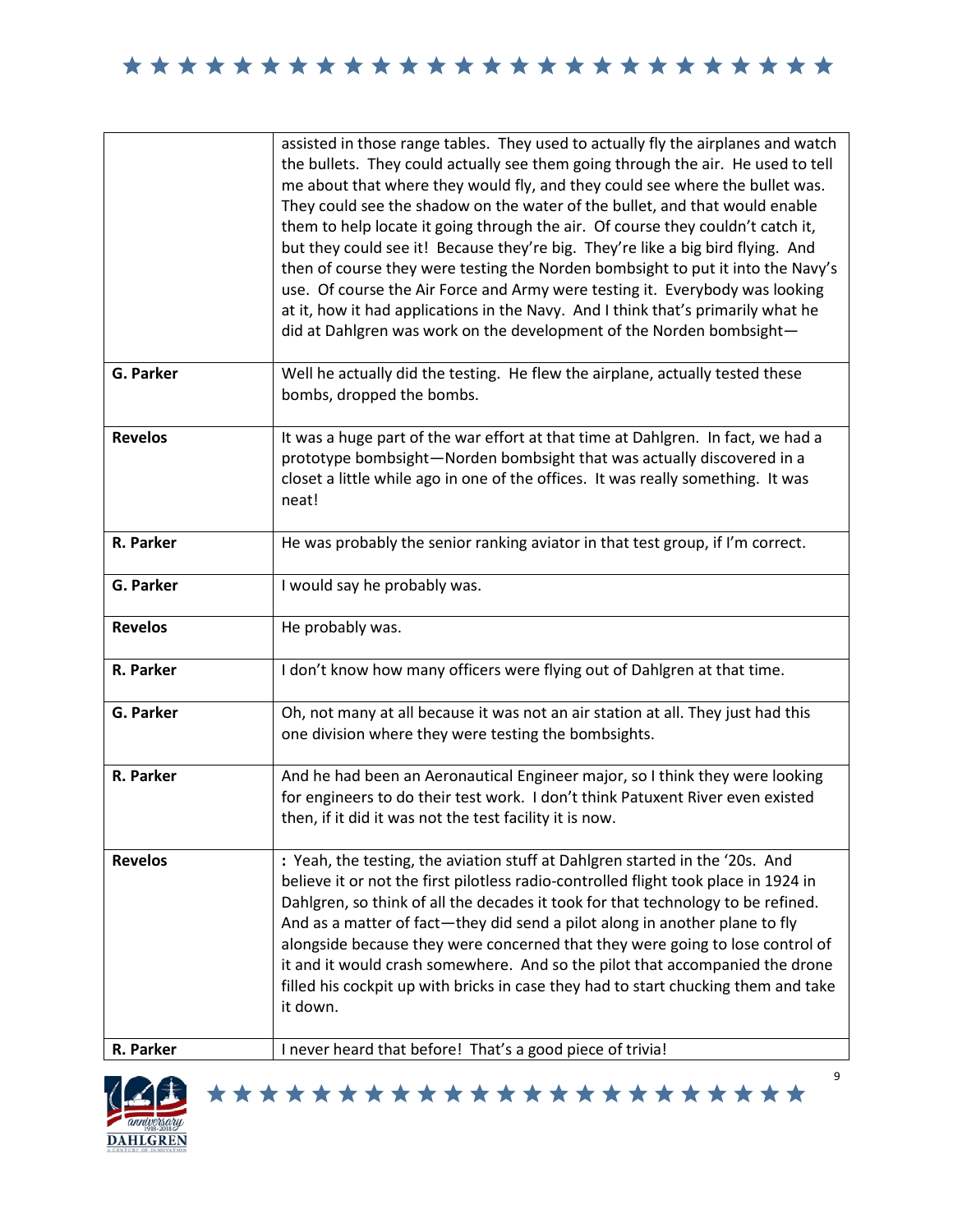| G. Parker      | Where's that?                                                                                                                                                                                                                                                                                                                                                                                                            |
|----------------|--------------------------------------------------------------------------------------------------------------------------------------------------------------------------------------------------------------------------------------------------------------------------------------------------------------------------------------------------------------------------------------------------------------------------|
| <b>Revelos</b> | This is in Dahlgren.                                                                                                                                                                                                                                                                                                                                                                                                     |
|                | So what year do you think your husband came to the base?                                                                                                                                                                                                                                                                                                                                                                 |
| R. Parker      | Do you know when Dad went there? He was there obviously when you got<br>there, but how much sooner did?                                                                                                                                                                                                                                                                                                                  |
| G. Parker      | I don't think too much, maybe a couple of years. Within a short time. Because<br>that was when the war was really just getting started.                                                                                                                                                                                                                                                                                  |
| R. Parker      | When he got there.                                                                                                                                                                                                                                                                                                                                                                                                       |
| G. Parker      | Yeah, when he got there. He had joined the Navy and went to flight school<br>before the war was even declared, so he was already a pilot, when war was<br>declared, and ready to go. He was already trained.                                                                                                                                                                                                             |
| <b>Revelos</b> | I'm kind of curious about being a Wave officer in those early years. Here you<br>are, a woman, which is kind of unusual for Dahlgren, and an officer. You know,<br>the sailors have to salute you and stuff.                                                                                                                                                                                                             |
| G. Parker      | Oh, they did!                                                                                                                                                                                                                                                                                                                                                                                                            |
| <b>Revelos</b> | What were the gender relations like in those days?                                                                                                                                                                                                                                                                                                                                                                       |
| G. Parker      | Oh, well, we didn't see the men at all. Then the enlisted WAVES came, and-<br>well, we didn't associate with them, but we had to Oh, what do you call it?<br>We were over them, sort of, so to speak. So we had to-I was not the Senior<br>Officer. Another girl had come just a year before I did, I think, and she was the<br>senior. She was a JG, I think, and we were all ensigns. But now, what did you<br>ask me? |
| <b>Revelos</b> | I was just wondering what the gender relations were like. Whether it be with<br>the enlisted men there or the officers that were above you in the chain of<br>command. Did they accept the Wave officers? Was there tension?                                                                                                                                                                                             |
| G. Parker      | --Oh yes, they were delighted because there were a lot of men officers,<br>including my husband. He was just a lieutenant at the time. The only time we<br>saw them, mainly, was at dinner. We all went to dinner. Because we all ate in<br>the BOQ, so we would see them and after dinner, we would play cards or play<br>ping pong, or something like that. So, that's how I kind of got to know him,<br>yeah.         |

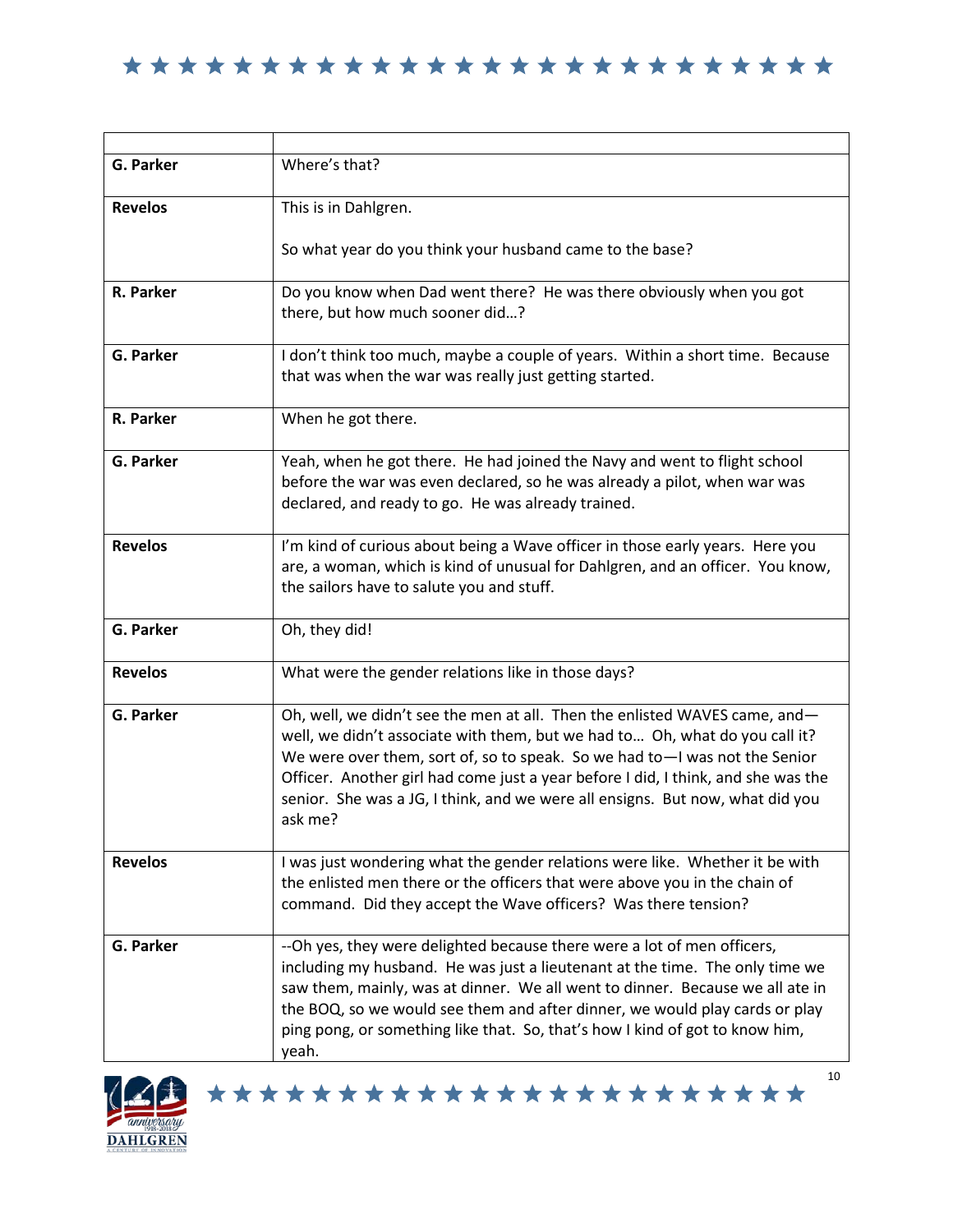| R. Parker        | How about at work? Did you interface with the men at work very often?                                                                                                                                                                                                                                                                                                                                                                                                                                       |
|------------------|-------------------------------------------------------------------------------------------------------------------------------------------------------------------------------------------------------------------------------------------------------------------------------------------------------------------------------------------------------------------------------------------------------------------------------------------------------------------------------------------------------------|
| <b>G. Parker</b> | Oh yeah. A lot! Because, well, they were the only people there, we had to work<br>with them. I was kind of a-I thought I was sent there because of my math<br>ability.                                                                                                                                                                                                                                                                                                                                      |
| <b>Revelos</b>   | You probably were!-                                                                                                                                                                                                                                                                                                                                                                                                                                                                                         |
| G. Parker        | I majored in math. But I don't think that was true because I don't know if I<br>wasn't what they expected or something, but then I became an office-what<br>they call an office manager for a I think it was a captain. Two captains had<br>this office, and I was their manager. Didn't do much, just filed and made<br>appointments and stuff like that for them.                                                                                                                                         |
| <b>Revelos</b>   | So did you do the range tables at one assignment and then you got moved to<br>another assignment at Dahlgren?                                                                                                                                                                                                                                                                                                                                                                                               |
| G. Parker        | Yes. When I first went there I was working on the range tables, and then, as I<br>say, I don't know if I wasn't good enough, or these captains needed a secretary<br>or something like that, then they moved me.                                                                                                                                                                                                                                                                                            |
| <b>Revelos</b>   | They probably—well I also know that exactly 1945 they started developing<br>computers to handle some of those calculations to start automating some of<br>the gunnery process.                                                                                                                                                                                                                                                                                                                              |
| <b>G. Parker</b> | Well, we got the adding machines anyway!                                                                                                                                                                                                                                                                                                                                                                                                                                                                    |
| <b>Revelos</b>   | Something like that! So, what was an average day like on the range in 1945 at<br>Dahlgren? Walk me through an average day.                                                                                                                                                                                                                                                                                                                                                                                  |
| <b>G. Parker</b> | Oh, I have no idea.                                                                                                                                                                                                                                                                                                                                                                                                                                                                                         |
|                  | Well, then I went to an office. And What did I do? Well, these men, I guess<br>they were lieutenants in the office, they were the ones that were out there on<br>the firing range. And we had information on the 3" guns, the 5, the 10, the 12,<br>the 16, and they were out there actually on the range firing the guns to test<br>them. So then they would bring the results, whatever they were, and I would<br>work out these range tables. I can't remember. I'm so old; I kind of lost my<br>memory! |
| <b>Revelos</b>   | Certainly doesn't seem that way!                                                                                                                                                                                                                                                                                                                                                                                                                                                                            |
| G. Parker        | Oh, I have.                                                                                                                                                                                                                                                                                                                                                                                                                                                                                                 |



\*\*\*\*\*\*\*\*\*\*\*\*\*\*\*\*\*\*\*\*\*\*\* Ι,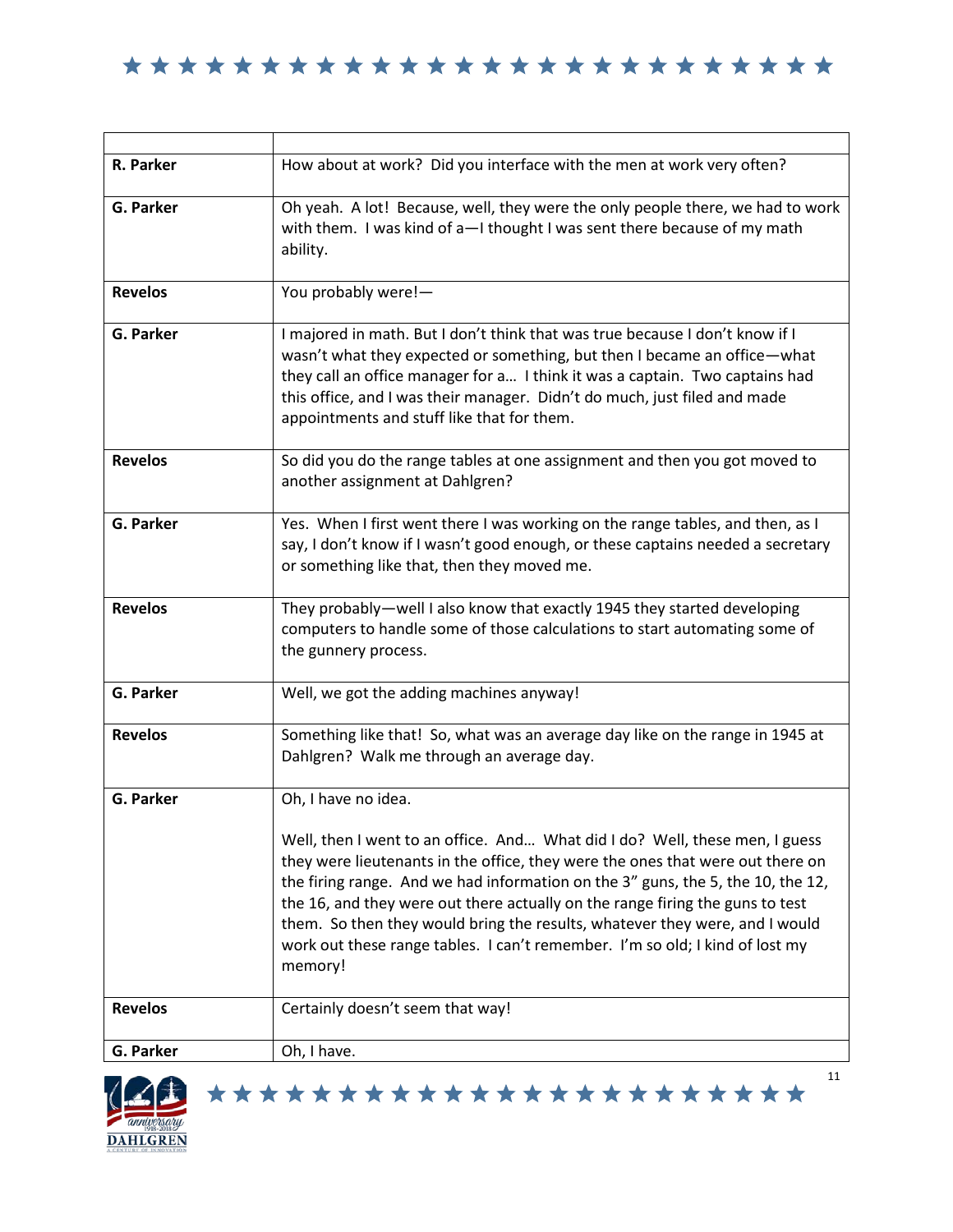| <b>Revelos</b>   | It's very interesting so far.                                                                                                                                                                                                                                                             |
|------------------|-------------------------------------------------------------------------------------------------------------------------------------------------------------------------------------------------------------------------------------------------------------------------------------------|
| G. Parker        | I've forgotten a lot, but that was about what we did.                                                                                                                                                                                                                                     |
| R. Parker        | And did you have to use a slide rule, Mom?                                                                                                                                                                                                                                                |
| <b>G. Parker</b> | You know they didn't even have-they certainly had slide rules in those days. I<br>didn't. No, I didn't have a slide rule. I guess I had an adding machine by this<br>time, but they didn't have much help. No. We had just formulas, and we had to<br>work them out by hand.              |
| <b>Revelos</b>   | Was it difficult for you to learn the formulas? Or did your background in<br>mathematics-was it easy?                                                                                                                                                                                     |
| G. Parker        | Oh yeah, right. It wasn't too difficult. But we had to make charts. This is for-<br>and, well I told you, figure the temperature, the angle of the gun, and what<br>else?                                                                                                                 |
| R. Parker        | Wind?                                                                                                                                                                                                                                                                                     |
| G. Parker        | The weight of the projectile, and yeah put that all into a formula. And then one<br>degree, then two, then three, then four, like that. That's how primitive it was.                                                                                                                      |
| <b>Revelos</b>   | Did you ever get to visit the gun line while it was in action and firing?                                                                                                                                                                                                                 |
| G. Parker        | Oh yeah, they saw that all the women got out there to watch them fire the<br>guns. It was neat! Because they said they fired down the Potomac River, and<br>you could actually see the projectile if you stood right straight behind it, you<br>could see it going along through the air. |
| <b>Revelos</b>   | Wow, that's pretty fascinating. Did they ever let you shoot the gun? Did you<br>ever get to pull the--?                                                                                                                                                                                   |
| G. Parker        | No, never did. My husband, he was out there shooting. Dropping bombs is<br>what they did mainly, drop bombs. But they had guns, too; they'd fire guns,<br>too. That was a whole different thing of course. He was in the Aviation<br>Department.                                          |
| R. Parker        | Were you ever there when Dad flew under the bridge?                                                                                                                                                                                                                                       |
| <b>G. Parker</b> | [Laughs]                                                                                                                                                                                                                                                                                  |
| <b>Revelos</b>   | He was the guy who flew under the bridge? We've heard about that!                                                                                                                                                                                                                         |

\*\*\*\*\*\*\*\*\*\*\*\*\*\*\*\*\*\*\*\*\*\*\*

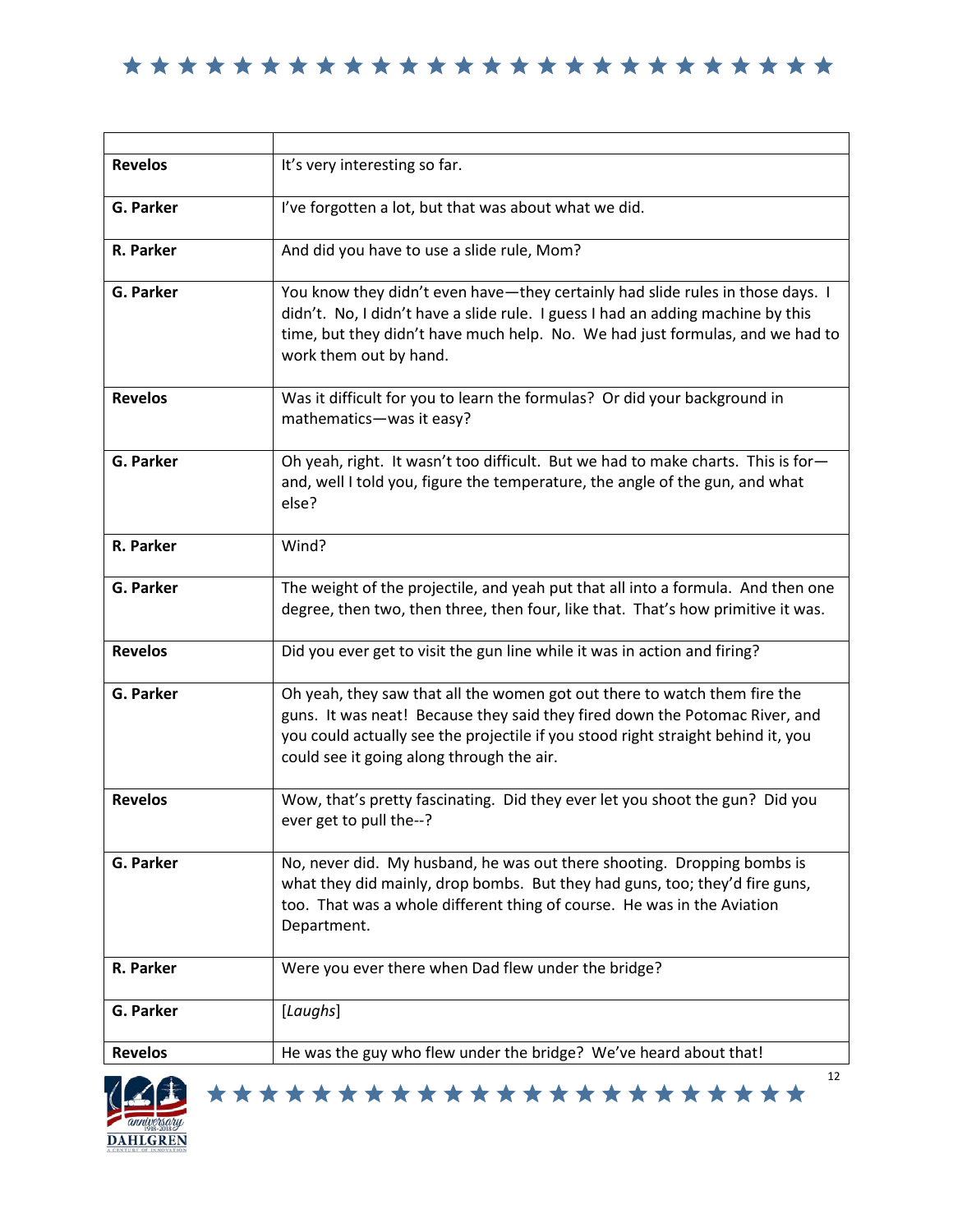| <b>G. Parker</b> | Yeah, that was my husband!                                                                                                                                                                                                                                 |
|------------------|------------------------------------------------------------------------------------------------------------------------------------------------------------------------------------------------------------------------------------------------------------|
| R. Parker        | Yeah, I guess that was a little bit of routine.                                                                                                                                                                                                            |
| C. Parker        | That was the legend, anyway!                                                                                                                                                                                                                               |
| <b>Revelos</b>   | Yeah, that legend still survives to this day.                                                                                                                                                                                                              |
| <b>G. Parker</b> | Is that right? Yeah, he was the first one to fly under-                                                                                                                                                                                                    |
| C. Parker        | He never got caught.                                                                                                                                                                                                                                       |
| <b>Revelos</b>   | Well, the current captain of the base is an aviator, so he's pretty keen to collect<br>all the different bits of aviation history.                                                                                                                         |
| G. Parker        | So I guess he would like to know that.                                                                                                                                                                                                                     |
| <b>Revelos</b>   | Yes, he would.                                                                                                                                                                                                                                             |
| C. Parker        | Did they ever fire them at night? Did they ever fire these guns at night?                                                                                                                                                                                  |
| G. Parker        | I'm sure they did.                                                                                                                                                                                                                                         |
| R. Parker        | I wouldn't think there'd be much point in it.                                                                                                                                                                                                              |
| C. Parker        | Well I guess you'd be able to see them coming out because they were red hot<br>when they came out.                                                                                                                                                         |
| <b>Revelos</b>   | Some of the testing-do you remember the different types of testing that they<br>did? Because I know that they shot into the river, but they also shot into steel<br>plates.                                                                                |
| G. Parker        | Oh yes! They did. The armor plates. Oh, that was a whole big division. They<br>were testing the armor plates. They tested like 3" plates, 6" plates, 12" plates.<br>They had these big iron plates that they-yeah. You're right; they tested plates.       |
| <b>Revelos</b>   | Did ever have any accidents? I've heard in those days that sometimes when<br>they were proof testing these guns, the breech would fail and that they were<br>occasionally accidents, but not very often. Did you witness anything like that?               |
| G. Parker        | No, now that you mention it. I think that there had been an accident just<br>before I got there, so I didn't hear too much about it, but I think, yeah, a couple<br>of people had gotten killed. And I don't know of the details about the accident,<br>13 |

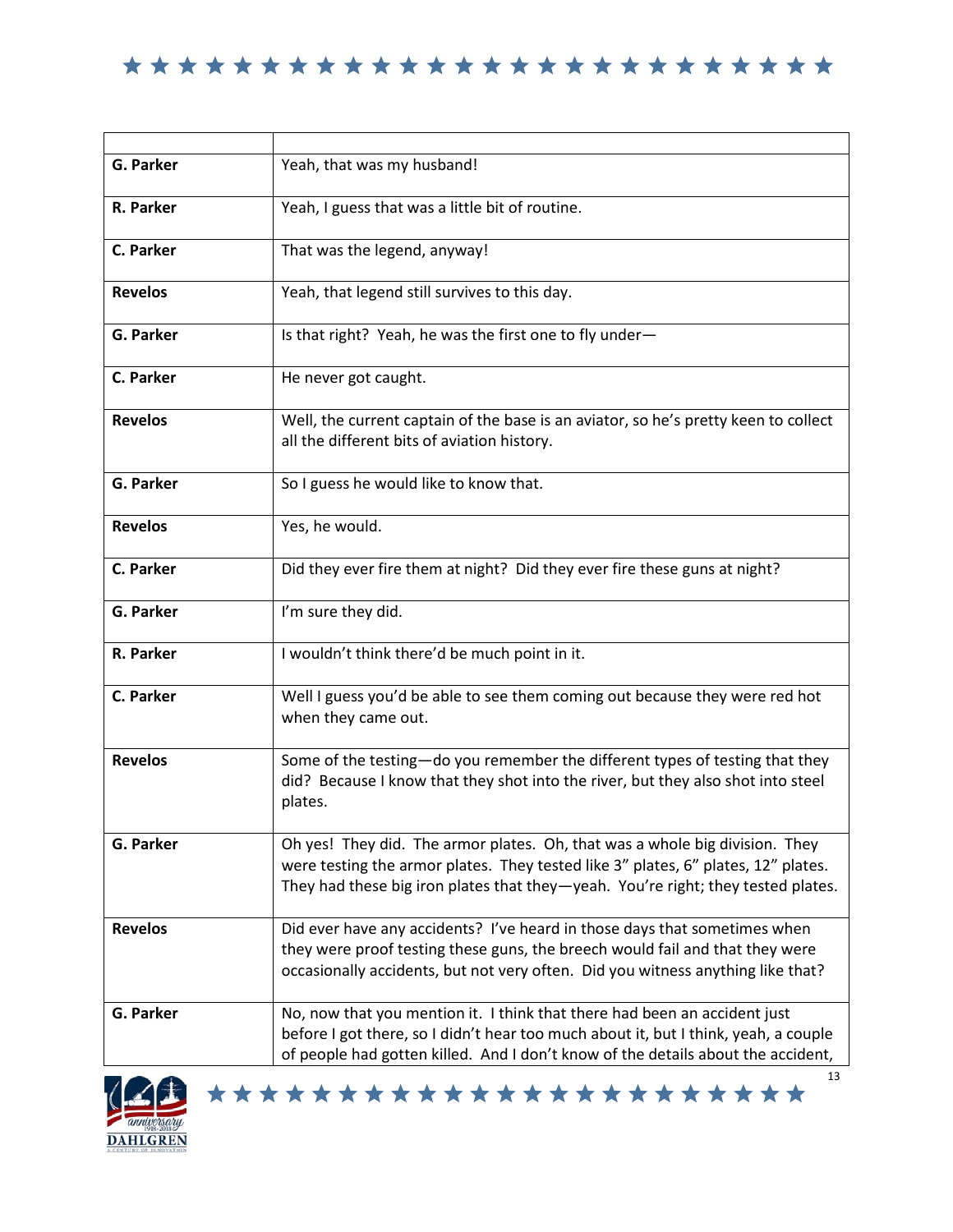|                  | but I remember hearing about it.                                                                                                                                                                                                                                                                                                                                                                                 |
|------------------|------------------------------------------------------------------------------------------------------------------------------------------------------------------------------------------------------------------------------------------------------------------------------------------------------------------------------------------------------------------------------------------------------------------|
| <b>Revelos</b>   | Now what about the war effort, as part of the entire war effort, were you guys<br>getting news about the war?                                                                                                                                                                                                                                                                                                    |
| G. Parker        | Eh, pretty much. Oh I'll tell you what. One of my jobs was selling war bonds.<br>You know in those days they had war bonds? Everybody bought it. I finally got<br>the people to sign up that they would have a bond. Like a \$25 bond, I think,<br>was \$18, or something like that, and you figure if you kept it for ten years, you<br>could sell it for \$25 back. I was in charge of that-selling the bonds. |
| R. Parker        | Who'd you sell them to?                                                                                                                                                                                                                                                                                                                                                                                          |
| G. Parker        | I used to go in the mornings singing this song Any bonds today? You could dum<br>de dum [forgot the words] in the USA. Take up the dum dah dum you got to-<br>oh I can't remember-How about buying some bonds today.                                                                                                                                                                                             |
| <b>Revelos</b>   | That's pretty good!                                                                                                                                                                                                                                                                                                                                                                                              |
| G. Parker        | And everybody would say, "Get outta here!"                                                                                                                                                                                                                                                                                                                                                                       |
| C. Parker        | She'd go down to Colonial Beach and sit outside the bar and sell them.                                                                                                                                                                                                                                                                                                                                           |
| <b>Revelos</b>   | There ya go.                                                                                                                                                                                                                                                                                                                                                                                                     |
| <b>G. Parker</b> | What'd you say?                                                                                                                                                                                                                                                                                                                                                                                                  |
| C. Parker        | You'd go down to Colonial Beach and sell them outside the bar.                                                                                                                                                                                                                                                                                                                                                   |
| R. Parker        | You'd sit on the boardwalk in your swimming suit and sell bonds.                                                                                                                                                                                                                                                                                                                                                 |
| G. Parker        | [Laughing] Yeah right! Not quite.                                                                                                                                                                                                                                                                                                                                                                                |
| <b>Revelos</b>   | So, that was a collateral duty for you?                                                                                                                                                                                                                                                                                                                                                                          |
| G. Parker        | I guess it was. I can't remember how it started. But I was selling war bonds!<br>Sold a lot!                                                                                                                                                                                                                                                                                                                     |
| <b>Revelos</b>   | Now, did they ever bring in any entertainment for you guys? Did you ever have<br>a visit by the USO or anything like that while you were there?                                                                                                                                                                                                                                                                  |
| G. Parker        | Not that I remember.                                                                                                                                                                                                                                                                                                                                                                                             |
| <b>Revelos</b>   | So, it was all business.<br>14                                                                                                                                                                                                                                                                                                                                                                                   |

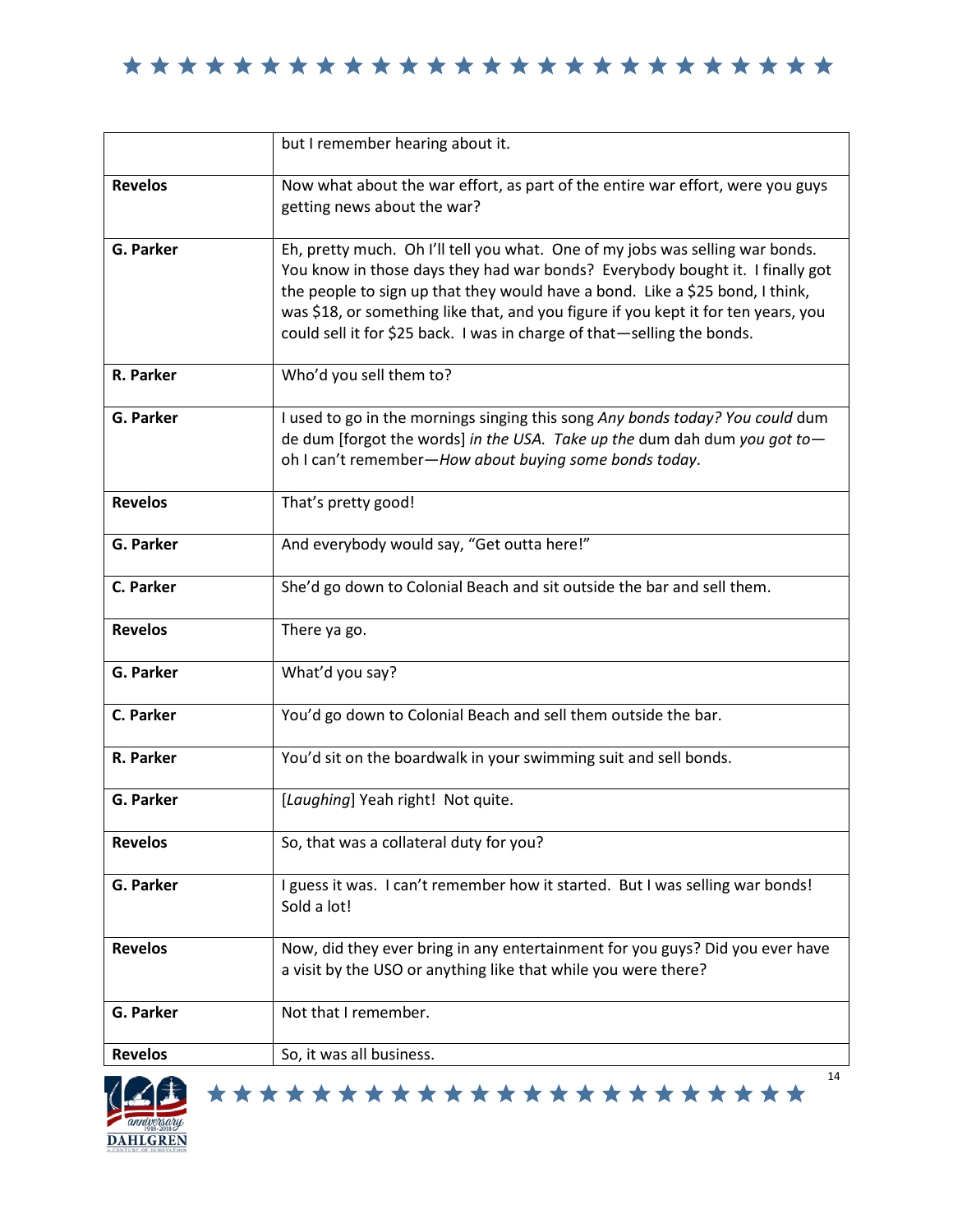| <b>G. Parker</b> | It was pretty much business. We had a kind of a movie house where we went                                                      |
|------------------|--------------------------------------------------------------------------------------------------------------------------------|
|                  | to the movies. They had a movie every weekend, but, no, I can't remember any<br>other kind of entertainment. Isn't that funny? |
|                  |                                                                                                                                |
| <b>Revelos</b>   | There's still a-that movie house is still in operation.                                                                        |
|                  |                                                                                                                                |
| G. Parker        | Is it?                                                                                                                         |
| <b>Revelos</b>   | Yes ma'am.                                                                                                                     |
|                  |                                                                                                                                |
| G. Parker        | [Laughs]                                                                                                                       |
| <b>Revelos</b>   | Still standing, still do ceremonies in there and have movies all the time.                                                     |
|                  |                                                                                                                                |
| G. Parker        | Just an old wooden building? It's been rebuilt, I'm sure.                                                                      |
| <b>Revelos</b>   | Maybe it has been rebuilt. This was in base housing, not all the way to the                                                    |
|                  | Administration Building, but in that area there was a building that still plays                                                |
|                  | movies.                                                                                                                        |
| G. Parker        | Well, is that BOQ still there?                                                                                                 |
|                  |                                                                                                                                |
| <b>Revelos</b>   | No, ma'am.                                                                                                                     |
| G. Parker        | It was not far from the movie house, to tell you the truth. It was on that same                                                |
|                  | street.                                                                                                                        |
|                  |                                                                                                                                |
| <b>Revelos</b>   | I think the BOQ and stuff has been moved.                                                                                      |
| G. Parker        | It has? I imagine it has. We drove through there once. Were you [Rod] with                                                     |
|                  | me?                                                                                                                            |
|                  |                                                                                                                                |
| R. Parker        | No, I never went there.                                                                                                        |
| G. Parker        | We drove through there once. Must've been one of you all!                                                                      |
|                  |                                                                                                                                |
| C. Parker        | Seems like it was, maybe.                                                                                                      |
| G. Parker        | I don't know. Anyways, it's changed.                                                                                           |
|                  |                                                                                                                                |
| <b>Revelos</b>   | Well, a lot of it, though, is still the same. Some of the housing is still there. The                                          |
|                  | captain's house or the admiral's house-                                                                                        |
|                  |                                                                                                                                |



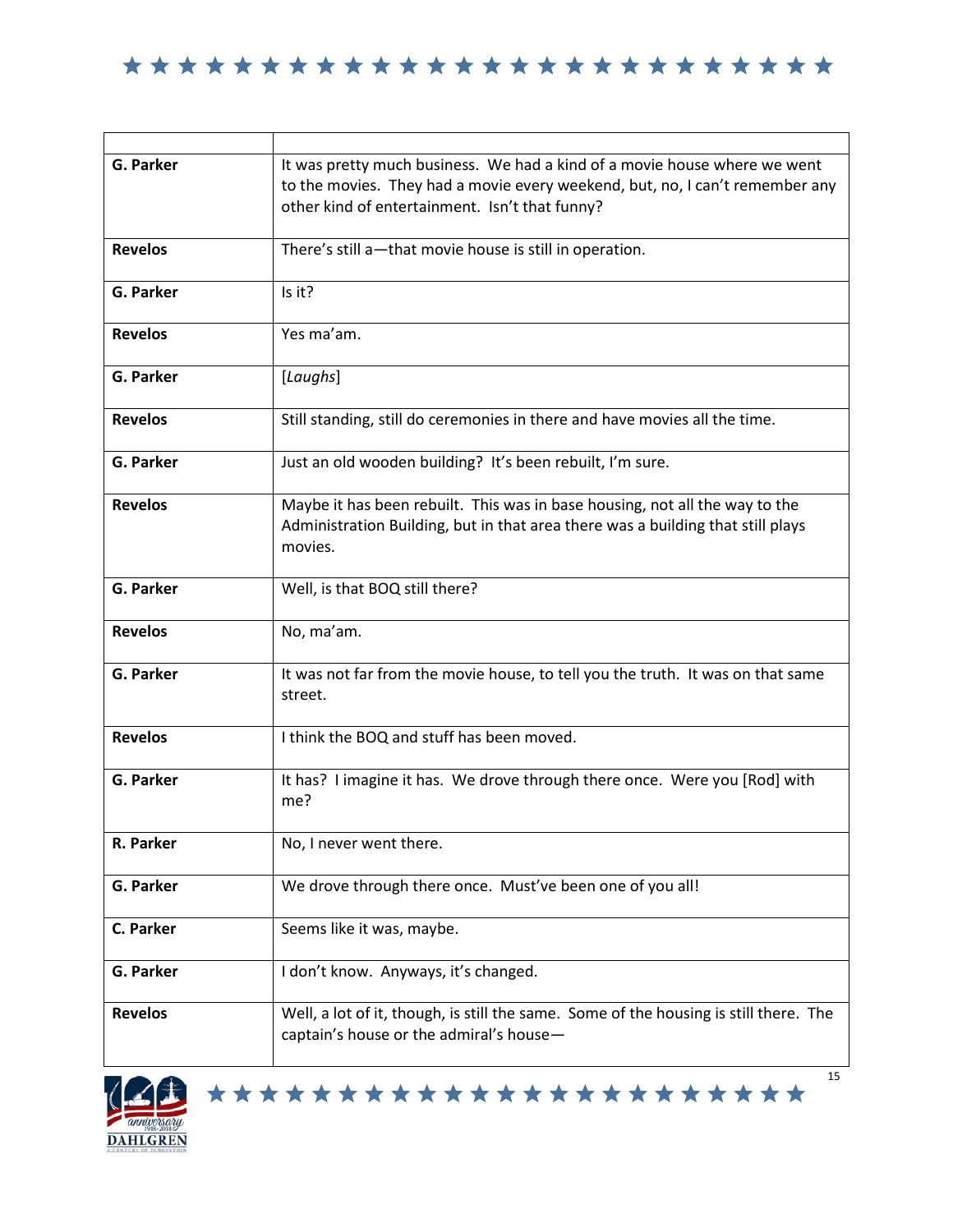| G. Parker              | Oh yes!                                                                                                                                                                                                                                                                                                                                                                                                                                                                                                                                                                                                                                |
|------------------------|----------------------------------------------------------------------------------------------------------------------------------------------------------------------------------------------------------------------------------------------------------------------------------------------------------------------------------------------------------------------------------------------------------------------------------------------------------------------------------------------------------------------------------------------------------------------------------------------------------------------------------------|
| <b>Revelos</b>         | --Which was a scandal, apparently, in the '20s, when Congress found out they<br>built this big captain's house right next to the creek.                                                                                                                                                                                                                                                                                                                                                                                                                                                                                                |
| <b>G. Parker</b>       | Yeah, it was near the creek.                                                                                                                                                                                                                                                                                                                                                                                                                                                                                                                                                                                                           |
| <b>Revelos</b>         | Were there any other amenities on base beside the movie theater? Did they<br>have golf or baseball diamonds?                                                                                                                                                                                                                                                                                                                                                                                                                                                                                                                           |
| <b>G. Parker</b>       | We had golf because I used to do that with my husband, too. I had an early<br>dinner, then we'd go out and play golf-a group of us. And that's the only time<br>I really played golf-well, we played after that, too. I just liked it, so we'd go out<br>and play golf.                                                                                                                                                                                                                                                                                                                                                                |
| <b>Revelos</b>         | Now, when did you resign your commission? When was that? Was that at your<br>next duty station? Or did you move along with your husband somewhere and<br>stay in the service?                                                                                                                                                                                                                                                                                                                                                                                                                                                          |
| <b>G. Parker</b>       | Well, you know, in those days, if you got married, you had to get out.                                                                                                                                                                                                                                                                                                                                                                                                                                                                                                                                                                 |
| <b>Revelos</b>         | Really?                                                                                                                                                                                                                                                                                                                                                                                                                                                                                                                                                                                                                                |
| G. Parker              | Yeah. They changed just about the time-I think I just did catch it. Because he<br>wanted me to get out because we were getting married and he was going to<br>San Diego, you know, to pick up a squadron. So, he wanted me to come with<br>him. And of course I couldn't-and then they found out-and so I had<br>everybody working on it, even the head of the WAVES in Washington. "How're<br>we going to get you out of here?" So, they did. They found that if you got in by<br>a certain date, you could resign. They changed that within a month, I think, so I<br>just did catch that. So, I was able to get out then and go to- |
| <b>Revelos</b>         | So, you came to Dahlgren, and you spent your year in Dahlgren. What was the<br>most challenging part of your job, of your work while you were there, do you<br>think?                                                                                                                                                                                                                                                                                                                                                                                                                                                                  |
| G. Parker<br>R. Parker | Oh, I have no idea. I didn't work very hard. [Laughs] I worked for these two<br>captains. Well, I don't know. There were a bunch of lieutenants there who<br>were doing the testing, who were testing guns and ammunition out on the<br>range, so I kind of-they bring in the information and I would enter it into the<br>book, say about the 12" guns or something like that. That was about it, I guess,<br>that I can recall.<br>What'd they do with your end product? You did all these mathematical                                                                                                                              |

\*\*\*\*\*\*\*\*\*\*\*\*\*\*\*\*\*\*\*\*\*\*\*

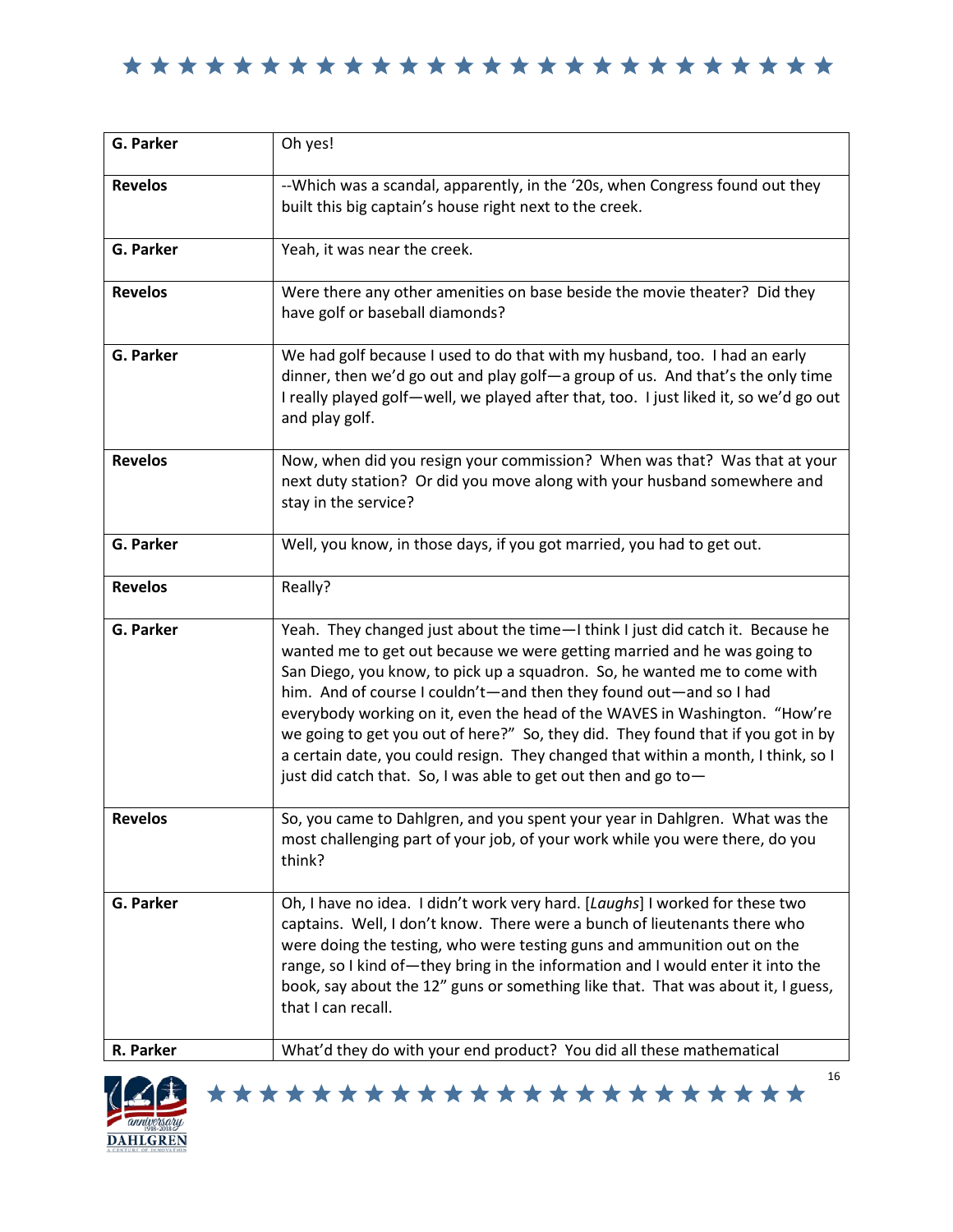|                | calculations, and then what happened to it?                                                                                                                                                                                                                                                                                                                                                                                                                        |
|----------------|--------------------------------------------------------------------------------------------------------------------------------------------------------------------------------------------------------------------------------------------------------------------------------------------------------------------------------------------------------------------------------------------------------------------------------------------------------------------|
| G. Parker      | Well, I just put it-I had a-they had gotten a big filing cabinet, and each gun<br>was listed separately. And I just put it in the proper place, and that's all I did.                                                                                                                                                                                                                                                                                              |
| <b>Revelos</b> | Did you ever get any feedback from the fleet about some of the operations that<br>were ongoing? Did they ever say, "Hey, something doesn't work. Fix it"?                                                                                                                                                                                                                                                                                                          |
| G. Parker      | [Laughs] No, not me. I didn't. I was just a lowly little secretary-type thing. But<br>I'm sure the men in the office did. They were all lieutenants, I think.                                                                                                                                                                                                                                                                                                      |
| <b>Revelos</b> | And if you had to decide what the most rewarding thing about Dahlgren was,<br>other than, I assume, meeting your husband, what did you enjoy most about<br>working at Dahlgren?                                                                                                                                                                                                                                                                                    |
| G. Parker      | Oh, I thought that was the best year of my life! Because they really-I was only<br>the second Wave officer to arrive. Oh, and they thought we were-Phew! We<br>were made a lot over-and we got invited to all the parties, the captain's<br>parties, and everybody was ready to entertain the WAVES! So, that was fun. Of<br>course, I met my husband.                                                                                                             |
| R. Parker      | Wasn't much change from Wisconsin though, was it?                                                                                                                                                                                                                                                                                                                                                                                                                  |
| G. Parker      | Ha ha. It was a change for me! As I say, all the cocktail-people were big on<br>cocktail parties in those days, you know. Before dinner you had maybe an hour<br>or so when you went to a cocktail party and you had a drink, and then you went<br>to dinner. So, that's what we did. And especially in the Navy, they were very<br>socially-inclined. So yeah, we went to all the cocktail parties and were made a<br>lot over, I'll say that, the Wave officers. |
| <b>Revelos</b> | Was it a big adjustment then, coming from Wisconsin? Whereabouts in<br>Wisconsin are you from?                                                                                                                                                                                                                                                                                                                                                                     |
| G. Parker      | The southwest corner. Did you ever hear of La Crosse?                                                                                                                                                                                                                                                                                                                                                                                                              |
| <b>Revelos</b> | Yes, ma'am.                                                                                                                                                                                                                                                                                                                                                                                                                                                        |
| G. Parker      | Well, just south of La Crosse. And Madison! It was west of Madison.                                                                                                                                                                                                                                                                                                                                                                                                |
| C. Parker      | Ever heard of Platteville?                                                                                                                                                                                                                                                                                                                                                                                                                                         |
| <b>Revelos</b> | Platteville I hadn't heard of.                                                                                                                                                                                                                                                                                                                                                                                                                                     |
| G. Parker      | No, Platteville that was the school I went to. It was a teachers' college. That's                                                                                                                                                                                                                                                                                                                                                                                  |

\*\*\*\*\*\*\*\*\*\*\*\*\*\*\*\*\*\*\*\*\*\*\*

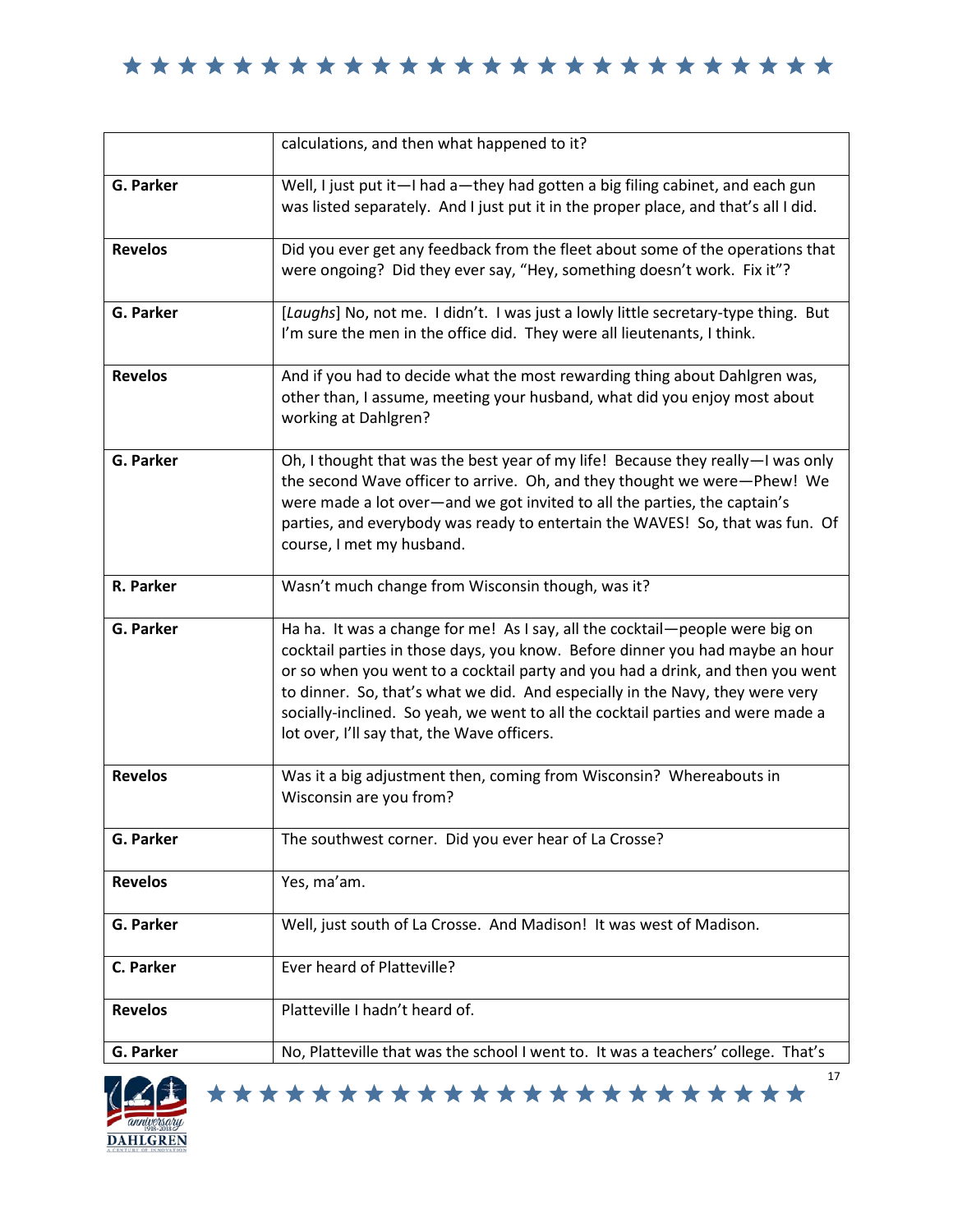|                  | where I to school. And Dubuque. I went to school at the University of Dubuque                                                                                                                                                                                                                                                                                                                                                       |
|------------------|-------------------------------------------------------------------------------------------------------------------------------------------------------------------------------------------------------------------------------------------------------------------------------------------------------------------------------------------------------------------------------------------------------------------------------------|
|                  | for a couple years. You don't have to put that down.                                                                                                                                                                                                                                                                                                                                                                                |
| <b>Revelos</b>   | Oh, we want to learn everything about you!                                                                                                                                                                                                                                                                                                                                                                                          |
| G. Parker        | Genevieve Parker: Oh no! No, no, no, no.                                                                                                                                                                                                                                                                                                                                                                                            |
| <b>Revelos</b>   | So you're time, though, in the Navy after Dahlgren, that continued on for some<br>years with your husband. Where were some of the places that you were<br>stationed?                                                                                                                                                                                                                                                                |
| G. Parker        | Oh boy. You know, he never went overseas after we were married. He spent a<br>lot of time overseas before, but after we were married-see he was a What'd<br>you call him?                                                                                                                                                                                                                                                           |
| R. Parker        | Well, he went-he was-                                                                                                                                                                                                                                                                                                                                                                                                               |
| C. Parker        | --He was in the reserve-                                                                                                                                                                                                                                                                                                                                                                                                            |
| R. Parker        | --Navy when I was a squadron XO. And he did go to sea. That was after you-                                                                                                                                                                                                                                                                                                                                                          |
| <b>G. Parker</b> | Oh yes. Yes, yes. He was a-                                                                                                                                                                                                                                                                                                                                                                                                         |
| R. Parker        | -- And then World War II ended. And so then, when he came home But he<br>was a long time coming home! He didn't come home in August when the war<br>ended. He didn't come home until-                                                                                                                                                                                                                                               |
| <b>G. Parker</b> | --No, he was out in the Pacific at that time, so they had to bring the ship back<br>and all that kind of stuff. And we were married, so I went-and you [Rod] were<br>born, so my mother kept Rod. And I went out. No flying then. I took a train out<br>to San Francisco, met my husband; he was coming home from overseas [START<br>PART 2] so I met him, and then we drove back to Wisconsin, picked up Rod and<br>came out here. |
| <b>G. Parker</b> | --So he was crying, and my husband couldn't stand that, so he stopped the car<br>and says, "Let's put him out here." [Laughs]                                                                                                                                                                                                                                                                                                       |
| <b>Revelos</b>   | Now, do you remember any of the civilian scientists or anything that worked<br>along the range?                                                                                                                                                                                                                                                                                                                                     |
| <b>G. Parker</b> | That had gotten into-Well, I remember Allan Hershey really well. He married<br>one of my friends. And you talk about a real weirdo! [Laughs] He was. But he<br>was a typical scientist professor, and - well, he was ok. And I had this friend,<br>who was a Wave officer, who was a little bit strange, too. But she was a lot of                                                                                                  |

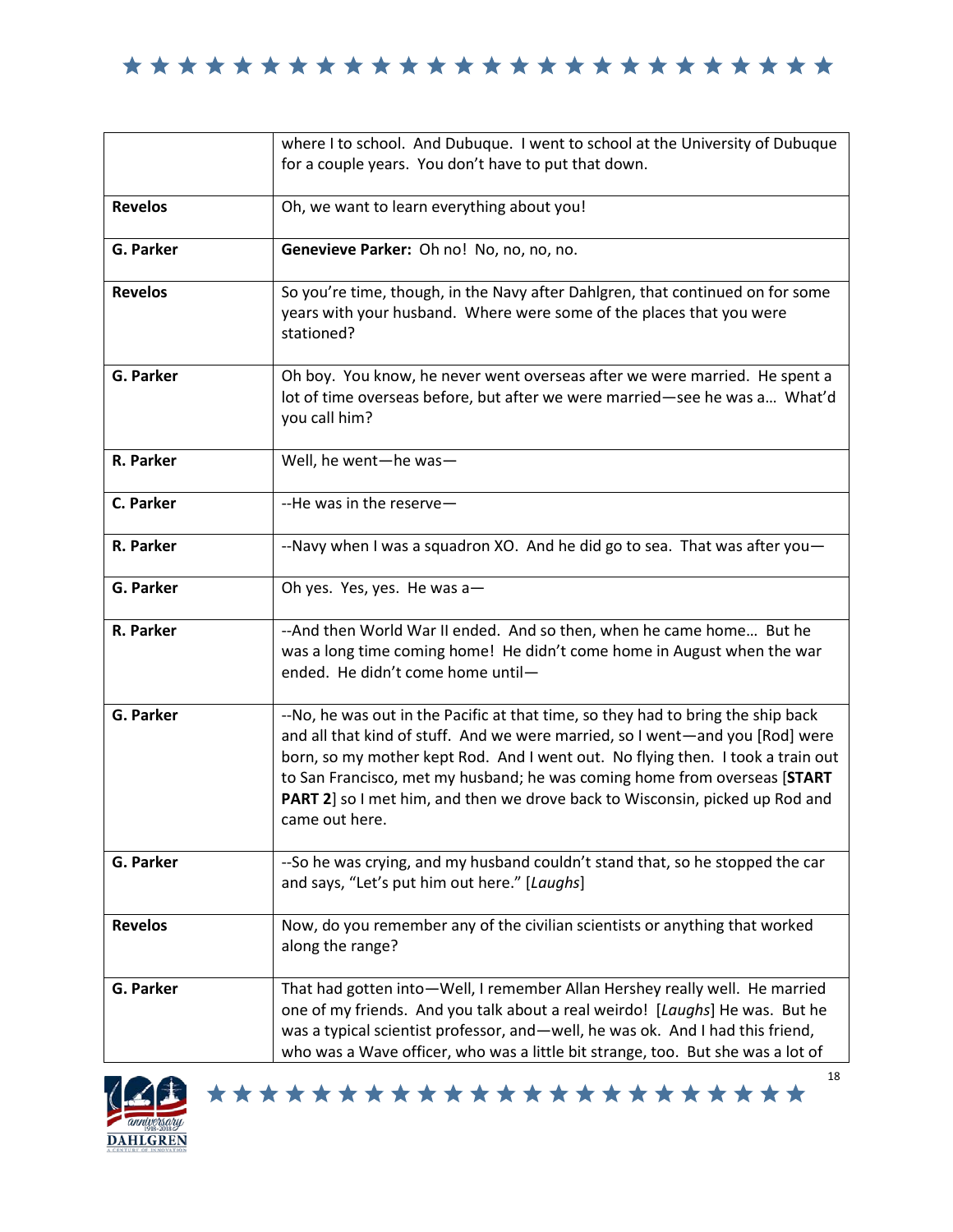|                  | fun, but she was determined she was going to get a husband. And she did!<br>[Laughs]                                                                                                                                                                                                                                                                                                          |
|------------------|-----------------------------------------------------------------------------------------------------------------------------------------------------------------------------------------------------------------------------------------------------------------------------------------------------------------------------------------------------------------------------------------------|
| <b>Revelos</b>   | She met one of the scientists?                                                                                                                                                                                                                                                                                                                                                                |
| G. Parker        | She married one of the scientists. And it was a good match.                                                                                                                                                                                                                                                                                                                                   |
| C. Parker        | And they lived down there-                                                                                                                                                                                                                                                                                                                                                                    |
| G. Parker        | --You know they-                                                                                                                                                                                                                                                                                                                                                                              |
| C. Parker        | They stayed in Dahlgren.                                                                                                                                                                                                                                                                                                                                                                      |
| <b>G. Parker</b> | And they stayed in Dahlgren because he was working there. So they both got<br>out of the Navy, but they both-they worked at Dahlgren.                                                                                                                                                                                                                                                         |
| <b>Revelos</b>   | And this is Allan Hershey?                                                                                                                                                                                                                                                                                                                                                                    |
| G. Parker        | Allan Hershey, yeah.                                                                                                                                                                                                                                                                                                                                                                          |
| <b>Revelos</b>   | Now, do you remember L. T. E. Thompson? He would've been kind of the lead<br>civilian scientist. Did you ever have any encounters with him?                                                                                                                                                                                                                                                   |
| G. Parker        | Thompson. No, I don't remember that name at all.                                                                                                                                                                                                                                                                                                                                              |
| <b>Revelos</b>   | Lyddane? Chuck Lyddane. Does that name sound familiar at all?                                                                                                                                                                                                                                                                                                                                 |
| G. Parker        | No. They must've come after my time. Because I left in '44.                                                                                                                                                                                                                                                                                                                                   |
| C. Parker        | I remember Daddy telling a story that he was out in San Diego getting ready to<br>go out on the ship, and he said he sat down at the Officers' Club to have<br>breakfast, and one of these PhDs came in. And so, he was talking to him, and<br>he said, "What're you doing out here?" And he says, "I can't tell you. You'll<br>know soon." So, apparently he was working on the atomic bomb. |
| G. Parker        | Oh yes, that's right. They were working on the-                                                                                                                                                                                                                                                                                                                                               |
| R. Parker        | Well, they used the Norden bombsight when they dropped it, so that might've<br>been part of what they were doing.                                                                                                                                                                                                                                                                             |
| G. Parker        | Yeah, that was my husband working on the Norden bombsight.                                                                                                                                                                                                                                                                                                                                    |

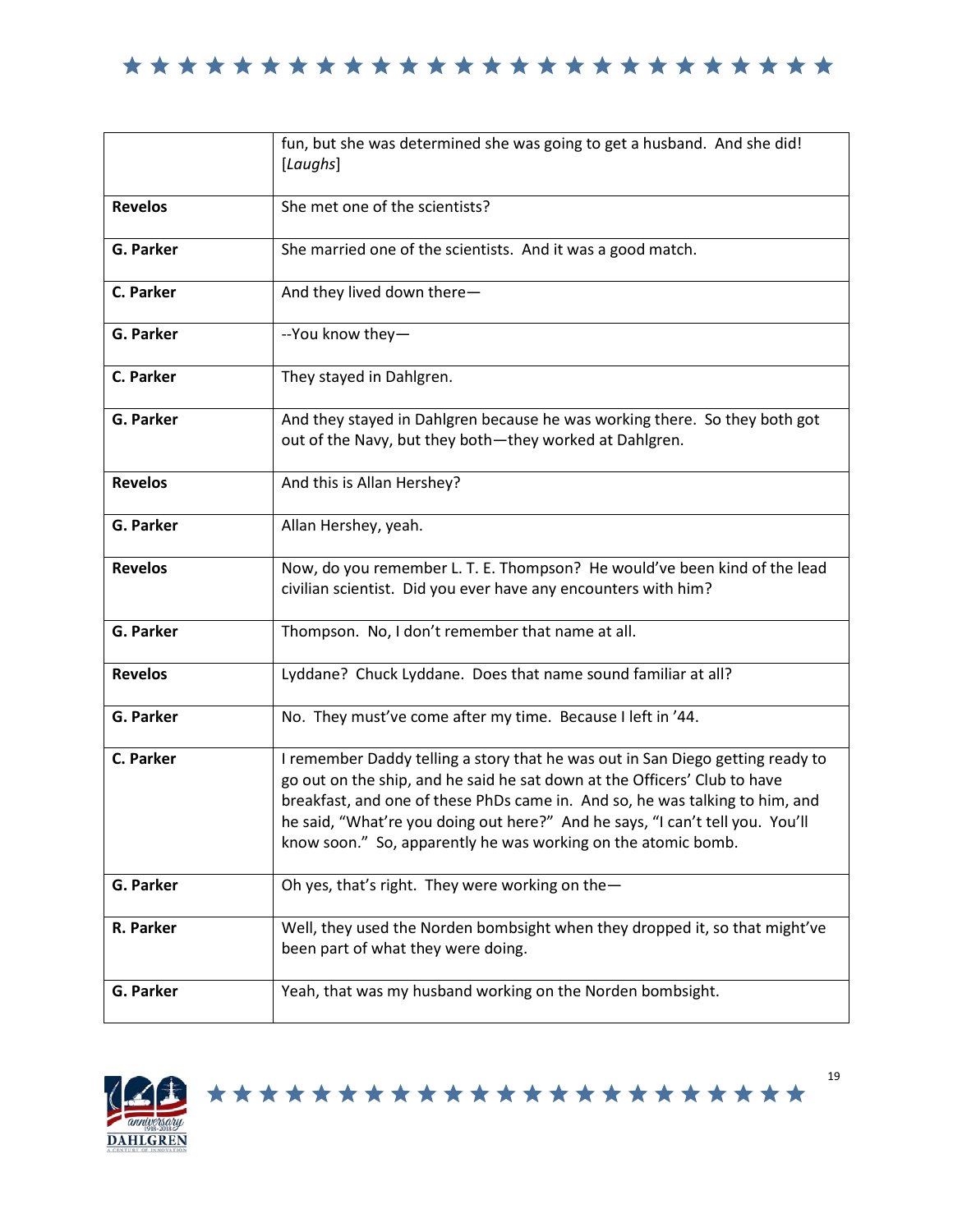| <b>Revelos</b>   | Zeke Parsons? <sup>1</sup> Was he around base when you were there?                                                                                                                                                                                                                                                                                                                                                                                                  |
|------------------|---------------------------------------------------------------------------------------------------------------------------------------------------------------------------------------------------------------------------------------------------------------------------------------------------------------------------------------------------------------------------------------------------------------------------------------------------------------------|
| G. Parker        | No, but I know the name. Must've been-I don't know if it was before or after.<br>I'm familiar with his name, but I didn't know him.                                                                                                                                                                                                                                                                                                                                 |
| <b>Revelos</b>   | He was the commander at Dahlgren-or he wasn't the commander, but he was<br>maybe in charge of some of the test operations. And he ended up being the<br>bomb commander on the Enola Gay that lined up the sights of the drop. He<br>was friends with Robert Oppenheimer, and extremely big name---one of the<br>few officers that had a hard science background before he came in the Navy, so<br>he was a very good fit for Dahlgren for the work they were doing. |
| R. Parker        | I didn't know there were any Navy guys working on the Enola Gay. I thought<br>they were all Army Air Corps guys.                                                                                                                                                                                                                                                                                                                                                    |
| <b>Revelos</b>   | Zeke Parsons ended up becoming an admiral. He supposedly passed away right<br>about the same time Robert Oppenheimer got charged by the House<br>Committee on Un-American Activities, and he supposedly was so shocked, I<br>think he just had a heart attack. They also did-I don't know if you were there<br>on base for this, but out there in Machodoc Creek, they did underwater<br>detonations.                                                               |
| <b>Revelos</b>   | Do you remember anything about those?                                                                                                                                                                                                                                                                                                                                                                                                                               |
| <b>G. Parker</b> | No. It wasn't during my time, but I have heard of it.                                                                                                                                                                                                                                                                                                                                                                                                               |
| <b>Revelos</b>   | Other than the watermen that worked the range boats, collecting the dead fish<br>for dinner, we actually learned that those were scale testing for the Bikini Test.<br>They wanted to see what conventional explosives would do in the water to try<br>and scale and estimate what an atomic blast would look like. So, I didn't know if<br>you were there for that. It was right around your time. Maybe a little bit after<br>you left.                           |
| <b>G. Parker</b> | Oh, I think quite a bit. The atomic bomb was after I left. Well after I left.                                                                                                                                                                                                                                                                                                                                                                                       |
| <b>Revelos</b>   | So, was there anything other than gun testing going on in those days? Were<br>there any other devices that you remember being tested?                                                                                                                                                                                                                                                                                                                               |
| G. Parker        | Well, the bombsights was what my husband was working on. The bombsights.<br>So, he said they were working on testing these bombsights. They were<br>dropping bombs all over the place trying to improve these bombsights!                                                                                                                                                                                                                                           |

1 Error: Andy intends to say Deak/Deke Parsons.

<span id="page-19-0"></span>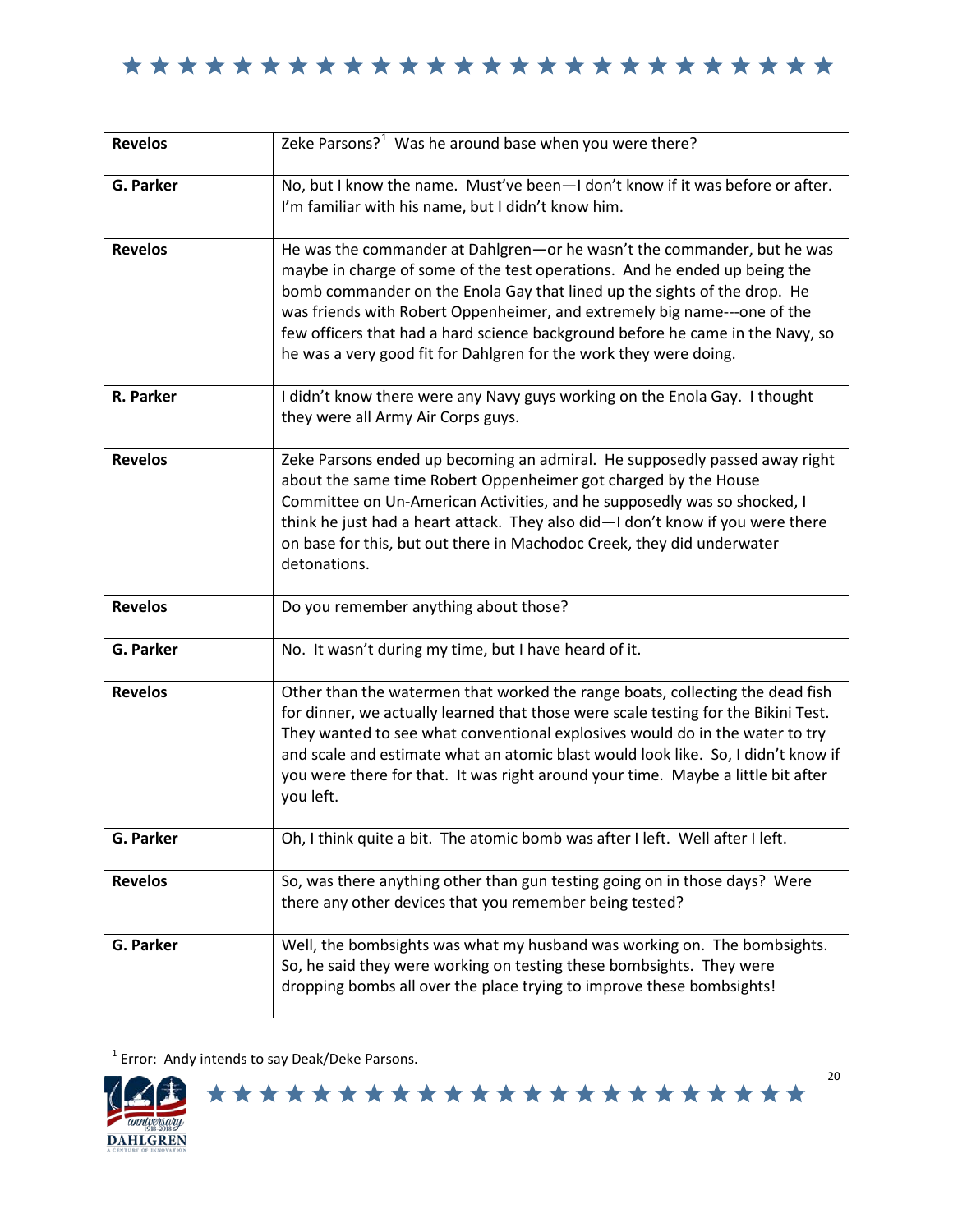

| <b>Revelos</b>   | How did you deal with the noise? Because everything I hear nowadays, they<br>still shoot the 5". They play a siren, and it's not nearly as loud as what the old<br>guns were like.                                                                                                                                                                                                                                                                          |
|------------------|-------------------------------------------------------------------------------------------------------------------------------------------------------------------------------------------------------------------------------------------------------------------------------------------------------------------------------------------------------------------------------------------------------------------------------------------------------------|
| <b>G. Parker</b> | Oh yes. It shook the building, and all your pictures were crooked. It shook<br>everything. When they tested those 16" guns, everything shook.                                                                                                                                                                                                                                                                                                               |
| <b>Revelos</b>   | Did it take a while to get used to the noise and the hustle and bustle of the<br>range and all those activities?                                                                                                                                                                                                                                                                                                                                            |
| <b>G. Parker</b> | Well, the noise, I guess. That's about it of course. Well, where I was opposite<br>was-well, it was pretty close to the range.                                                                                                                                                                                                                                                                                                                              |
| R. Parker        | You just got used to it after a while.                                                                                                                                                                                                                                                                                                                                                                                                                      |
| <b>G. Parker</b> | You got used to it after a while.                                                                                                                                                                                                                                                                                                                                                                                                                           |
| <b>Revelos</b>   | I hear stories of folks that lived on the base in the '50s and '60s, and at that time<br>they had a whistle that would sound off, and then they would shoot the 16".<br>So, visitors aboard the base would hear the whistle, and say, "What is that?"<br>and then three seconds later they'd drop to the floor when this concussion<br>echoed across the base.                                                                                              |
| R. Parker        | I guess they probably thought that someone had dropped the bomb on them!                                                                                                                                                                                                                                                                                                                                                                                    |
| <b>Revelos</b>   | Was there anything else that you can remember about your time at Dahlgren<br>that I haven't asked or haven't covered?                                                                                                                                                                                                                                                                                                                                       |
| <b>G. Parker</b> | I haven't thought about it for so long. Once I got up here on the farm, and<br>started having my children, I was kind of far removed from Dahlgren. I did have<br>this one friend who was also a Wave, and as I say, she married this guy. And<br>they lived on the base. He still kept his position, and so they lived—and so we<br>used to go back down once in a while to visit them. But no, I can't remember<br>any of the interesting activities.     |
| <b>Revelos</b>   | Did you ever have any contact with some of the adding machines? Or the<br>computers that were just starting to-                                                                                                                                                                                                                                                                                                                                             |
| G. Parker        | -- Just starting. In fact, the computer, just a simple computer, filled a whole<br>room. And they had this big room, and I was just about getting ready to leave<br>when they got this computer in, and oh my gosh. All the bigwigs, they were so<br>excited about this computer, and they'd all come and look it over and stuff like<br>that. Can you believe that? Filled a whole room! Now it's this [puts up her<br>hands approximately 1ft x 1ft] big! |

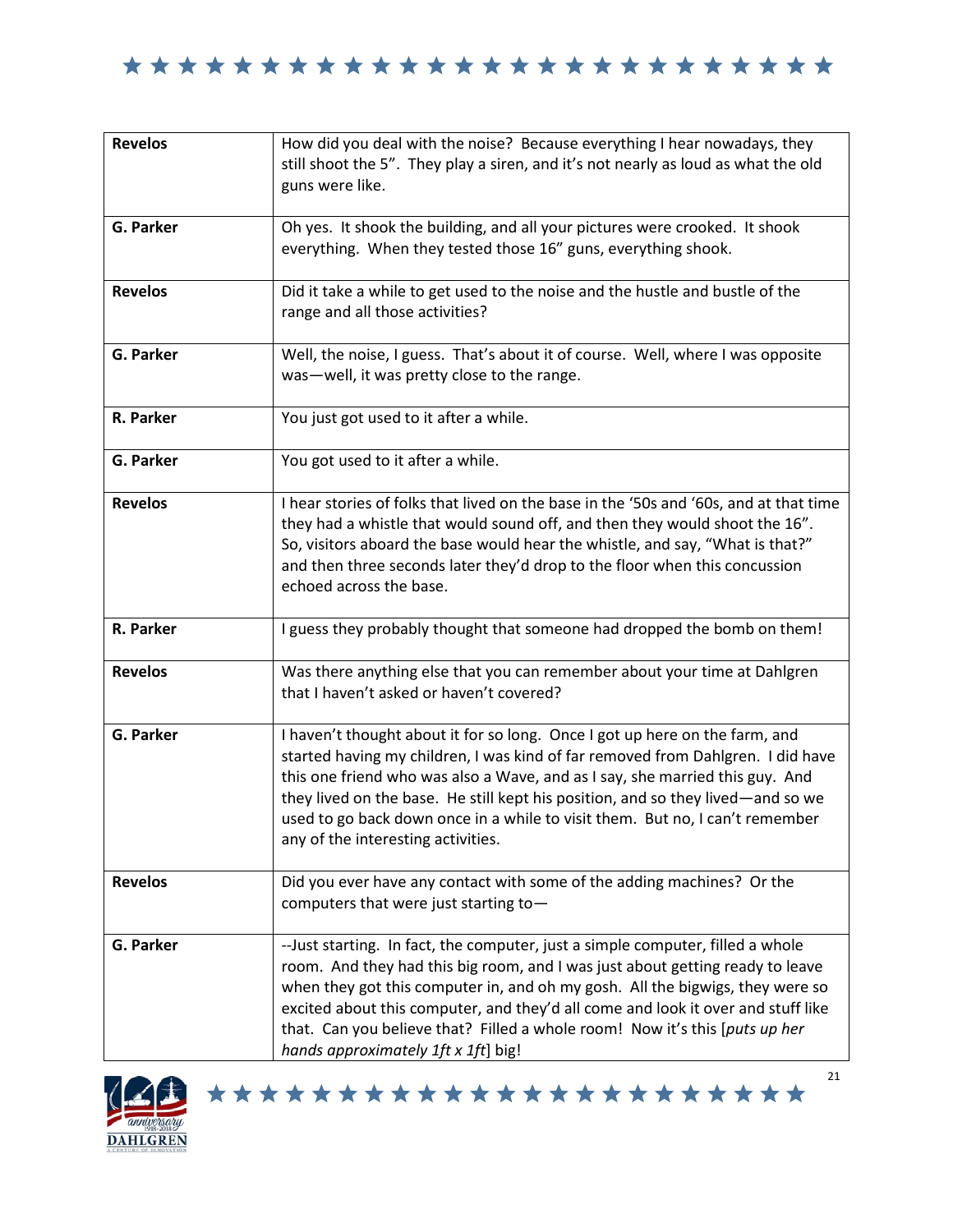| <b>Revelos</b>   | Did you ever get to work with that? Or did you know anybody that worked on<br>those early computers?                                                                                                                                                                                                                              |
|------------------|-----------------------------------------------------------------------------------------------------------------------------------------------------------------------------------------------------------------------------------------------------------------------------------------------------------------------------------|
| <b>G. Parker</b> | Oh, I'm sure I knew them, but I was about getting ready to leave at that time,<br>and we got married So, I didn't, no, but I knew them-I didn't realize what-I<br>saw the computers but that's about all. That was just amazing. I had forgotten<br>about that.                                                                   |
| C. Parker        | Mother, you told me one of your jobs was to go down to Colonial Beach on<br>Friday night or Saturday night and bring all the WAVES home.                                                                                                                                                                                          |
| <b>G. Parker</b> | [Laughs] We did! We had to watch out for the WAVES and be sure they didn't<br>get into any trouble. We had to walk up and down that boardwalk and watch<br>the WAVES-enlisted WAVES.                                                                                                                                              |
| <b>Revelos</b>   | Did they ever give you any problems? Or any of the men give you any problems<br>when you did that?                                                                                                                                                                                                                                |
| <b>G. Parker</b> | No, no. I don't think so. They were just like us, and probably some of them<br>were just as well-educated. In fact, my sister was an enlisted Wave. And they<br>weren't any different, except that we had the stripes.                                                                                                            |
| <b>Revelos</b>   | Did you have a good rapport with the enlisted WAVES? Was it a pretty good<br>relationship with the officers and the enlisted? Or was there tension?-there's<br>always problems-                                                                                                                                                   |
| <b>G. Parker</b> | --No, there wasn't any tension, but we didn't associate with them. In fact, they<br>had a BOQ that was I don't know, it might have been in the same building<br>that the sailors were in, or close to it anyway, and we were in another<br>building-officers' building. There was definitely a separation between-                |
| <b>Revelos</b>   | --Was it a house kind of that they kept the Wave officers in?                                                                                                                                                                                                                                                                     |
| <b>G. Parker</b> | Yeah, we lived in just a regular house. Because there were only about Oh, I<br>was only like number three. And then there came-got two more, then there<br>were five. And there weren't too many Wave officers, maybe ten, twelve. But<br>there were a lot of enlisted WAVES. No, we didn't associate with them hardly at<br>all. |
| <b>Revelos</b>   | And that's military tradition to this day.                                                                                                                                                                                                                                                                                        |
| <b>G. Parker</b> | Is it?                                                                                                                                                                                                                                                                                                                            |



22 \*\*\*\*\*\*\*\*\*\*\*\*\*\*\*\*\*\*\*\*\*\*\*

a l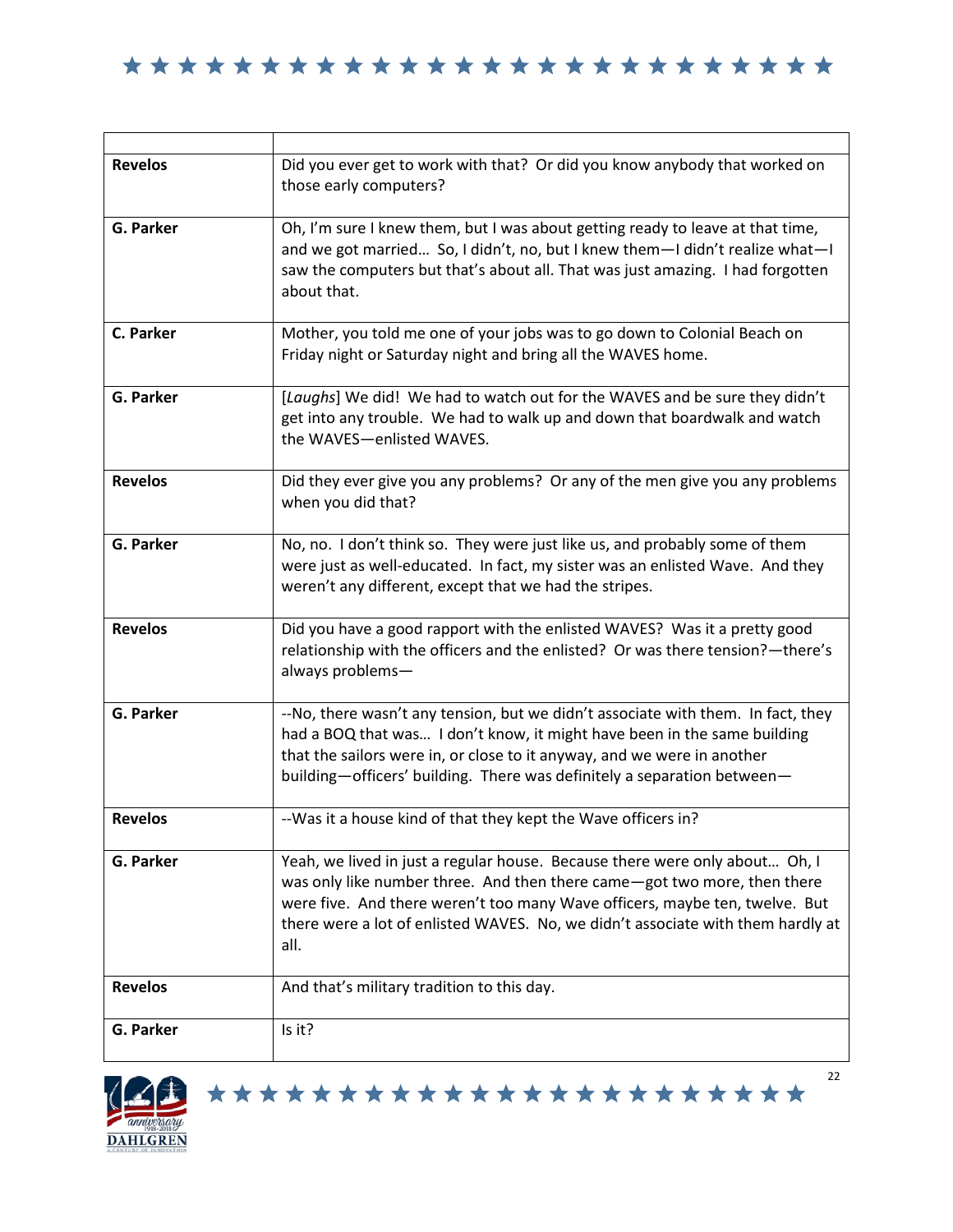| <b>Revelos</b>   | Oh, sure. I mean, there has to be some separation.                                                                                                                                                                                                                                                                                            |
|------------------|-----------------------------------------------------------------------------------------------------------------------------------------------------------------------------------------------------------------------------------------------------------------------------------------------------------------------------------------------|
| G. Parker        | They don't associate with the enlisted. You can be friends, but you don't go<br>around with them.                                                                                                                                                                                                                                             |
| R. Parker        | You don't socialize with them.                                                                                                                                                                                                                                                                                                                |
| <b>G. Parker</b> | No, we don't socialize.                                                                                                                                                                                                                                                                                                                       |
| <b>Revelos</b>   | Now, did the house that you stayed in with the other WAVES-was that in base<br>housing? Was that near the admiral's house? Or do you remember where that<br>was on base?                                                                                                                                                                      |
| <b>G. Parker</b> | Uh, it wasn't far, but no, it was a regular house. Somebody had-no! When we<br>first went, I think it had been a BOQ for the men. And it was just a long building<br>with rooms, and we each had a room, then we just walked across the street to<br>the "mess hall," so to speak. And the men had a BOQ, too, but they weren't<br>connected. |
| <b>Revelos</b>   | Was the food good?                                                                                                                                                                                                                                                                                                                            |
| <b>G. Parker</b> | [Shrugs] Well, as I recall, it was good.                                                                                                                                                                                                                                                                                                      |
| <b>Revelos</b>   | As good as Navy chow goes, not so bad?                                                                                                                                                                                                                                                                                                        |
| <b>G. Parker</b> | Yeah, it was good! And we had-in those days, they had Filipino cooks. And<br>what were their names Tommy and Freddy and Tommy, or something like<br>that. We had two Filipino men that did the cooking for the BOQ, and yeah, the<br>food was good.                                                                                           |
| <b>Revelos</b>   | Nowadays, they just have one mess hall for officers and enlisted.                                                                                                                                                                                                                                                                             |
| G. Parker        | They do?                                                                                                                                                                                                                                                                                                                                      |
| <b>Revelos</b>   | I mean, there's a separate area for officers.                                                                                                                                                                                                                                                                                                 |
| G. Parker        | Oh really?                                                                                                                                                                                                                                                                                                                                    |
| <b>Revelos</b>   | Was it the same facility then? Or were there two separate facilities for officers<br>and enlisted?                                                                                                                                                                                                                                            |
| G. Parker        | I think they were two separate facilities. This was just the officers, as I<br>remember. The Officers' Club, you know? And they had a game room, where<br>you could play ping pong or cards or something like that, and then they had                                                                                                         |



\*\*\*\*\*\*\*\*\*\*\*\*\*\*\*\*\*\*\*\*\*\*\*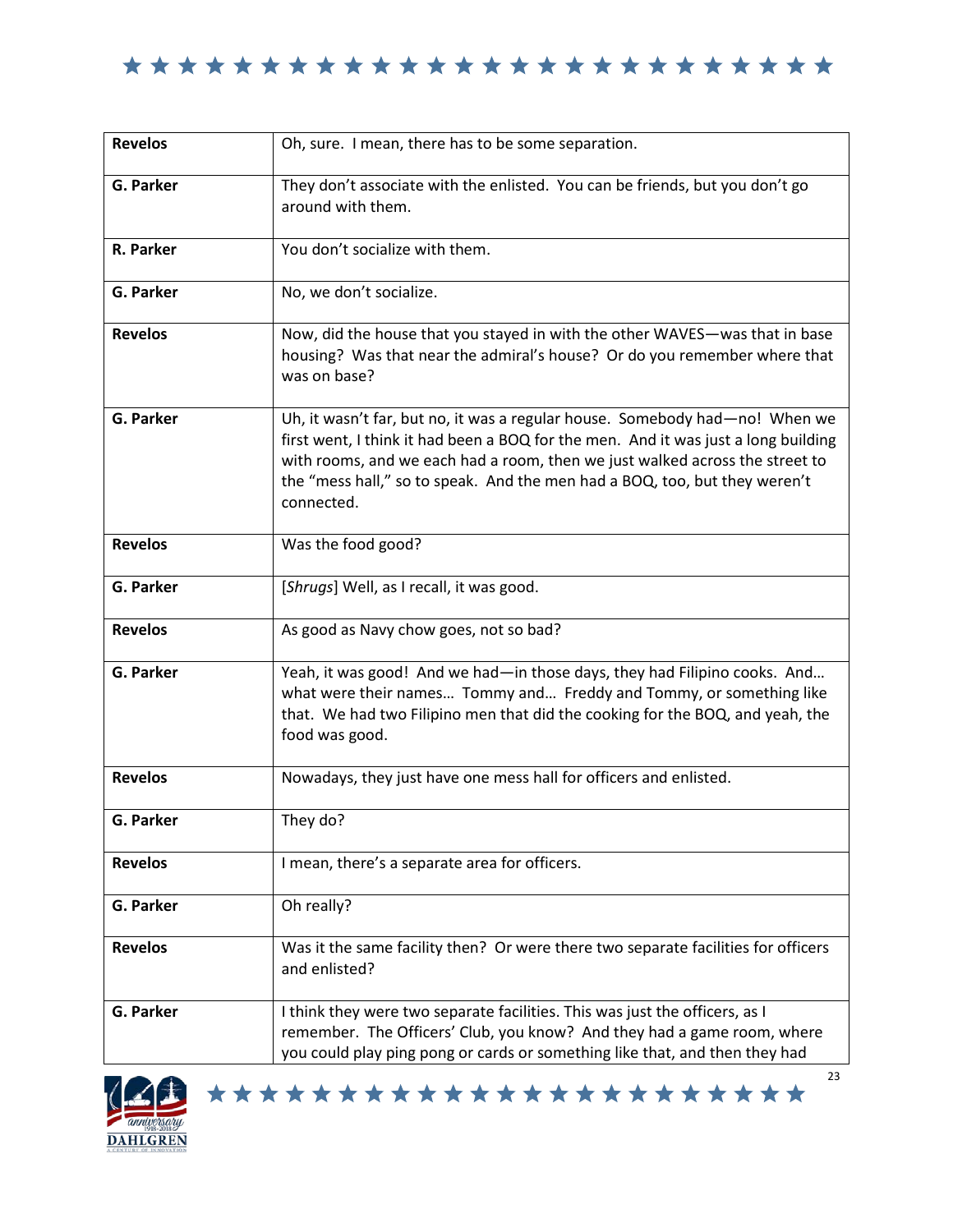|                   | another big living room like this where you could go and play music or whatever<br>you did. That's where we kind of got together, socialized with the men officers.                                                       |
|-------------------|---------------------------------------------------------------------------------------------------------------------------------------------------------------------------------------------------------------------------|
|                   |                                                                                                                                                                                                                           |
| <b>Revelos</b>    | Now, did you ever have to travel around for work? Did you ever work with<br>Indian Head or have any contact with any of that work?                                                                                        |
| G. Parker         | Never. No, I just worked in that one office.                                                                                                                                                                              |
| <b>Revelos</b>    | Strictly Dahlgren. And you went to Fredericksburg or Colonial Beach on the<br>weekends as time allowed.                                                                                                                   |
| G. Parker         | Well, by this time-it was Fredericksburg. And by this time, I was dating my<br>husband, so he had a car. So, sometimes we'd come up here to-his parents<br>lived here-or go into Washington for dates. Or Fredericksburg. |
| <b>Revelos</b>    | Was it easy to get to Fredericksburg? I've heard that sometimes the roads<br>weren't always that good.                                                                                                                    |
| <b>G. Parker</b>  | Is that right?                                                                                                                                                                                                            |
| <b>Revelos</b>    | Peppermill Hill. I've heard of people getting stuck on Peppermill Hill.                                                                                                                                                   |
| G. Parker         | Is that right?                                                                                                                                                                                                            |
| <b>Revelos</b>    | On Dahlgren Road, trying to go to Fredericksburg. I don't know if you ever had<br>any memories like that. Maybe your husband had a better car than they did!                                                              |
| G. Parker         | [Laughs] Well, maybe he did!                                                                                                                                                                                              |
| <b>Beth</b>       | But the bridge on the river had been built by that time, right?                                                                                                                                                           |
| R. Parker         | Yeah, the bridge was there.                                                                                                                                                                                               |
| <b>Beth</b>       | The ferry had been done.                                                                                                                                                                                                  |
| G. Parker         | Oh, yes. The bridge was pretty new though. Yeah, the bridge was new, that<br>bridge across the Potomac.                                                                                                                   |
| <b>Revelos</b>    | It's been a lot of fun talking with you!                                                                                                                                                                                  |
| G. Parker         | Yes! It's been fun.                                                                                                                                                                                                       |
| <b>Conclusion</b> | Thank you for listening to this week's Dahlgren Centennial Podcast, and<br>hopefully you have learned another interesting aspect of what our people                                                                       |

\*\*\*\*\*\*\*\*\*\*\*\*\*\*\*\*\*\*\*\*\*\*\*